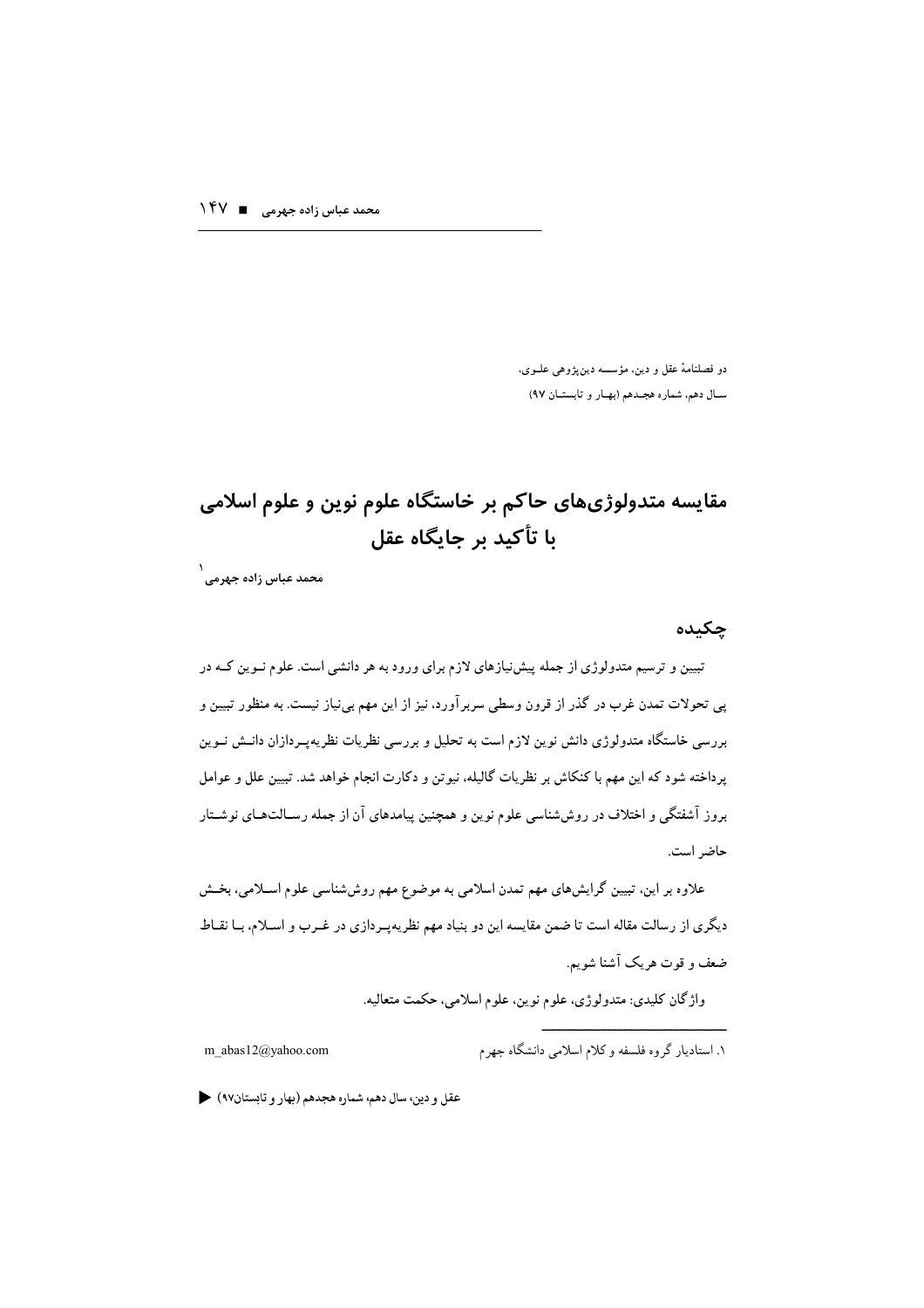۱۴۸ ■ مقایسه متدولوژی های حاکم بر خاستگاه علوم نوین و علوم اسلامی با تأکید بر جایگاه عقل

#### 1-مقدمه

با بررسی تاریخ علم در تمدن مغرب زمین به نقطه عطفی میرسیم که با تحــولاتی شگرف در جهتگیری علم، تقسیمبندی، مرزبندی و متدولوژی علوم همراه است. این نقطه عطف در پي تحول و انقلاب عظيم صنعتي غرب با گذر از قرون وسـطي و ورود به دوران رنسانس از قرن شانز دهم میلادی، شروع شد و تغییر و تحولاتی را در علـوم رايج ايجاد كر د كه نام جديدي، تحت عنوان «علوم نوين» (١) براي آن انتخــاب شــد. گرچه این عنوان در علوم تجربی و به خصوص روش حــاکم بــر آن بیشــتر اســتعمال می شود، لکن منحصر در این علوم نیست و شامل علومی چــون ریاضــی، مکانیــک و امثال آن مي شود. دانشمنداني چون گاليله، کيلر، دکارت، نيــوتن و بويــل را مــي تــوان سر دمداران این علوم دانست (بر ت، ۱۳۶۹، مقدمه سروش: ۱۰). بی شک ایــن نگــر ش نوین، مبتنی بر مبانی و مبادی متفاوت بنیان نهاده شــده و پیامــدهای مختلفــ در یـــ ، داشته است.

برت از این تحول نوین، تحت عنـوان «تفکـر جدیـد» و آن را مبتنـبي بـر نــوعي کیهانشناسی متفاوت با گذشته یاد که ده است (به ت، ۱۳۶۹: ۵). وی مبی نویسـد: «نظر به دازیها امروزه بدین سمت میل کرده که: همانطور که بـرای یـک متفکـر قـرون وسطى، كاملا دليذير و طبيعي بود كه طبيعت را خادم و تابع علم و هدف و غايت انسان بداند، امروزه هم طبیعی است که طبیعت را موجودی مستقل در وجود و در عمل ببینند و در شعاع آنچه تاکنون در زمینه نسبت انسان و طبیعت معلوم شــده اســت، دانــش و هدف آدمی را معلول طبیعت، و غایت انســان را منــوط بــه وی بدانــد.» (همــان: ۱۵) نوشتار حاضر سعی دارد گوشهای کوچک از این مسأله و معمای بزرگ را در نگاه بــه تحولات علوم نوين مورد واكاوى و دقت قرار دهد و با علم و تمدن اسلام مقايسه كند.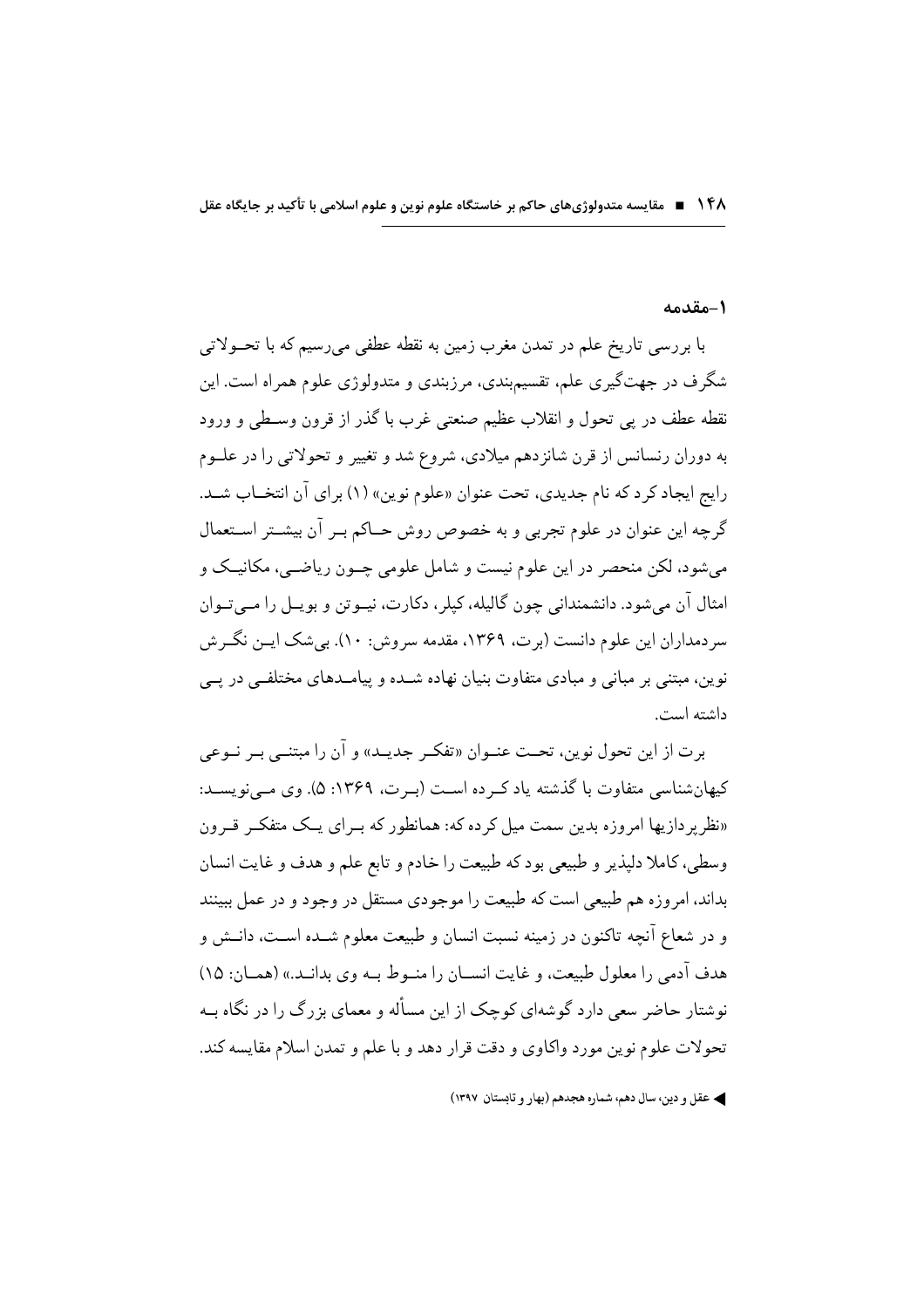از جمله پیش نیازهای لازم برای حفظ و تعالی جایگــاه هــر گونــه دانشــی، تبیــین متدولوژی و روش بدست آوردن قواعد و نظریات آن بر طبق مبانی و منابع معتبــر آن است. این مهم یکی از رسالتهای فلسفه یا فلسفه آن علم است. متدولوژی به عنــوان بخشی مستقل در فلسفهی علم و به عنوان یکی از عوامل افتراق و تمایز علوم مختلف، مورد بحث و كنكاش قرار مي گير د (Kai, 2006: 398). از اين رو مي توان آن را در زمر ه رئوس ثمانيه هر دانش قرار داد.

در حقیقت، فلسفه در دو حیطهی مهم نیازهای دیگــر علــوم مختلــف را بــرآورده مه ساز د (Sugarman, 2010: 37):

الف) ارائه تئوري هاي بنيادين در حوزه دانش با تبيين زير ساخت هاي لازم ب) ارائه متدولوژي دانش

متد (روش) یک علم، به مجموعه راهها و قواعد به کــار گرفتــه شــده در آن علــم اطلاق مے شود که به کمک آنها مسائل مختلف آن علم استخراج و استنباط مے گے دد (سیاسی، ۱۳۵۱: ۲۸۰). کارکردهای متدولوژی یک دانش را میتوان در سه بخش خلاصه که د:

۱–ارائه و استخراج چارچوب حاکم بر آن دانش: به کمک این چارچوب میتوان به ابزار حاکم بر دانش دست بیدا کر د.

۲–روش نظر په پر دازې در آن دانش: بدين وسيله است كه مي توان مر زهاى دانــش را توسعه داد.

۳–کنترل خلأها، مشکلات و چالش های بیش رو در نظریه ر دازی اهمیت متدولوژی در سامان دهی یک دانش تا بدانجاست که آن را در زمره مبادی و پیش نیازهای بنیادین دانش قرار می دهند. از این رو نوشتار حاضر بــا محــور قــرار دادن این مهم در پی پاسخ به این پرسش است که متدولوژیهای حاکم بـر خاســتگاه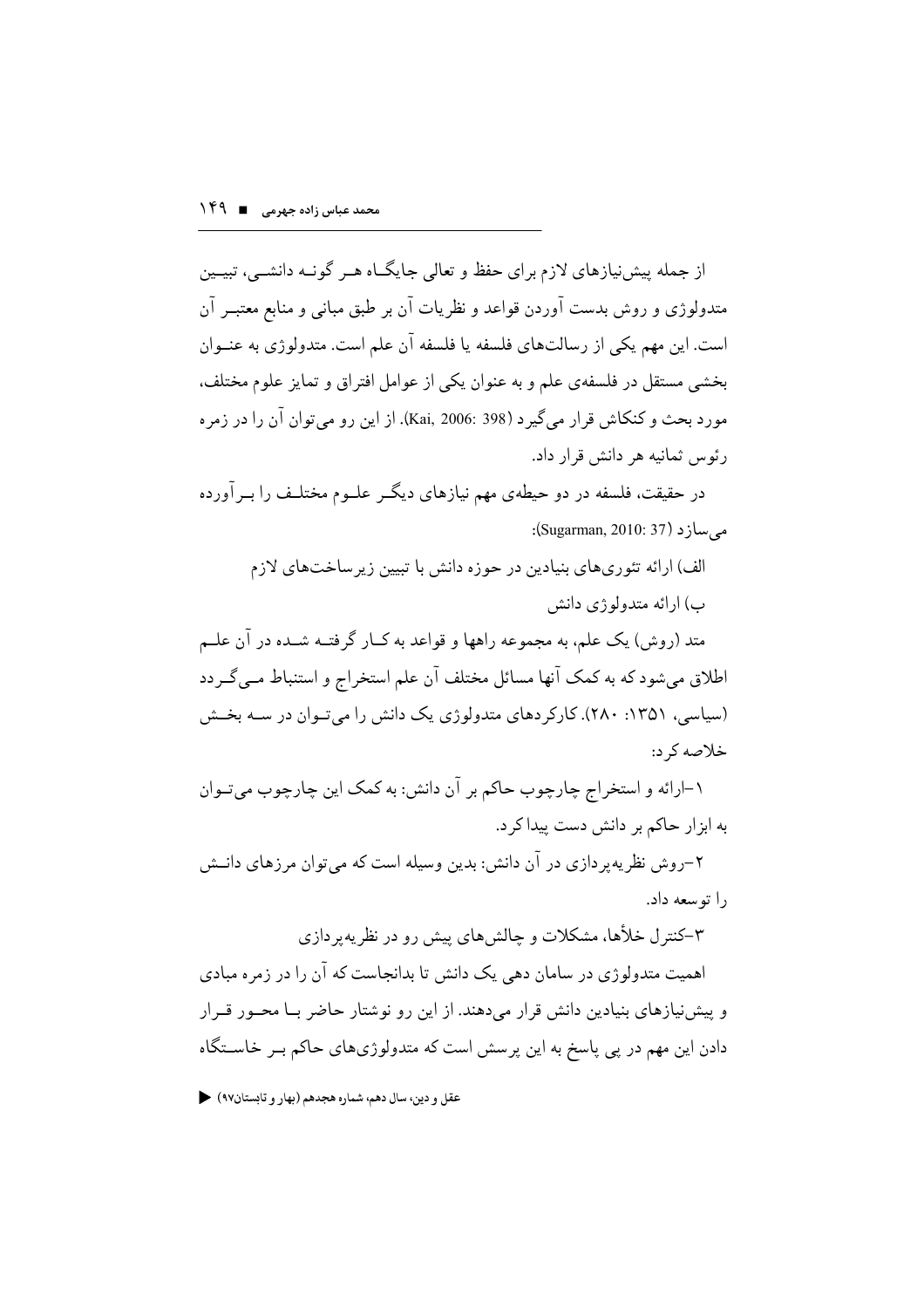علوم نوين در تمدن غرب و علوم اسلامي به ويژه با توجه به جايگاه عقل چه تفــاوتي دارند؟ ياسخ به پرسش فوق، ضمن مقايسه متدولوژيهاي علوم نوين و اسـلامي، بــه جایگاه عقل در علوم نیز آشنا خواهیم شد.

# ٢- متدولوژي حاكم بر تمدن غرب و اسلام برخی از روشهای حاکم بر علوم نوین مبتنی بر نگرش تمدن غرب، عبارت است از :

روش سنت و استاندار دگروی: (۲) در این روش بــا کمــک گــرفتن از قــوانین پــا استانداردهای موجود پاسخی را برای سؤال مورد تحقیق می پابیم. این روش را بایست در زمره ابتدایی ترین روشهای حاکم بر حل یک مسأله دانست.

روش تمثيلي: (٣) اين روش با مقايسه و شباهتأفريني بين موضوع مسائل جديــد و دیگر مسائل حل شده، راه حلی را پیشنهاد میکند. این روش در دانش منطق، تحت عنوان تمثيل و در دانش فقه و اصول به قياس، شهرت دارد.

روش دینی-کلامی: (۴) این روش ارتباط تنگاتنگی بـا نگـرش آیینـی و گـرایش مذهبی مورد یژوهش دارد. نقش و استفاده از باورهای اعتقادی و کلامی در این روش بر رنگ است. با توجه به استفاده این روش از اصول و پیش فرض های دینی که گیاهی با دیگر روش ها اثبات نشده، خود روشی مستقل را در کنار دیگر روش ها طلب کــر ده است.

روش حقوقي: (۵) در تمدن غرب كه حقوق بر فقه مبتنــي نيسـت، بنيــاد فقهــي از حقوق جدا و به تبع روش حقوقی نیز از روش پیشین جدا می شود.

روش اقتصادي: (۶) اقتصاد با روشي متفاوت با ديگر شــاخههــاي علــم، مســائل خویش را حل و فصل میکند. به جهت سیطره بـیش از پـیش ایـن شـاخه بـر دیگـر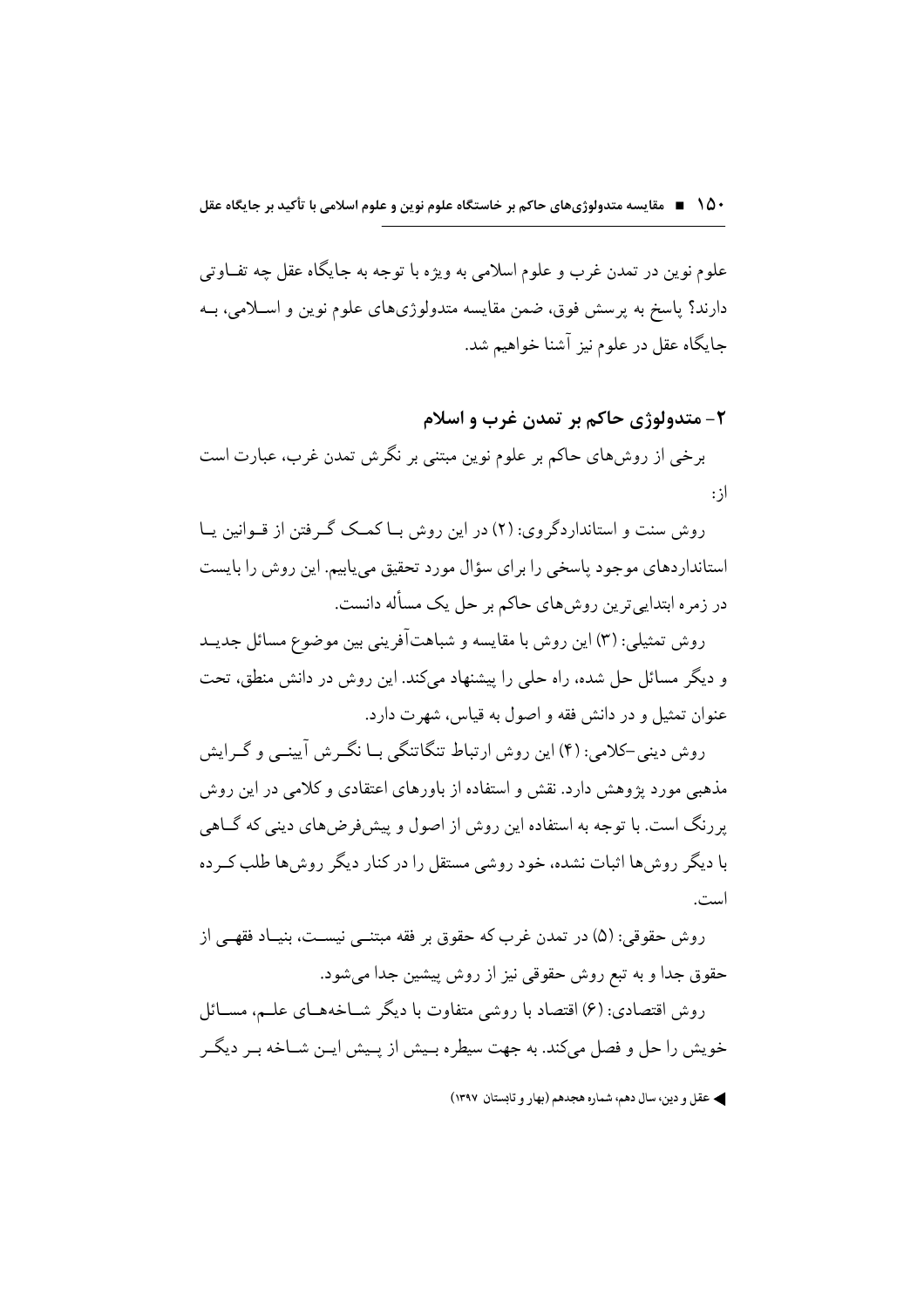جوزهها و اهتمام برخی مکاتب و نظریه بر دازان به بر رنگ جلبوه دادن سبود و بهیره، برای آن فصلی جدید و مستقل در کنار دیگر روش ها باز شده است.

روشهای تجربی: (۷) مشهورترین سبک حاکم بر روش تجربی، استفاده از فرضیه یس از گردآوری دادهها و آزمایش آن تا حصول نتیجه و تبدیل فرضیه به نظریه علمی است؛ اما این شیوه، تنها روش نیست. این روش با اسـتفاده از شـیوه اسـتقراء، مـوارد جزيبي تجربي را تعميم مي بخشد (Sugarman, 2010: 3-15 ).

در نگاه روششناسی معاصر حاکم بر تمدن غرب، روش علمی ثابت و منحصـری وجود ندارد (باربور، ۱۳۸۴: ۱۷۰). نگرش پوزیتویستی با انکار حقیقت و واقع راه را برای تعدد و تکثّر نظریه پردازی در این حوزه بسی هموار کرد.

با نگاهی به روششناسی تمدن غرب، این ادعا دور از واقع نیست کـه بـه هنگــام یافتن پاسخ به سؤالی واحد، هر یک از روشهای فوق، نتیجه و پاسـخی متفــاوت بــا دیگری ارائه کند؛ جرا که هر یک از آنها با ارزش ها و ملاک های منحصر بــه خــویش درصدد حل مسأله برمي آيد. در نتيجه هر يک در جزير ماي مخصوص بــه خــود رشــد می کند و امکان تعامل و گفتگوی این دانش ها ضعیف و شکاف آنها با یکدیگر روز بــه روز عميقتر خواهد شد. از اين ويژگي، تحت عنوان «پلوراليسم روششاسمي» يـاد م شود. لذا بروز اختلاف و تعارض علوم مختلف، فراتر از تعارض علم و دين با قوت بالایی محتمل خواهد بود که در ادامه با این پیامد مسأله روش شناسانه علم بیشتر آشنا خواهیم شد. همچنین عجز از دستیابی به واقع، گرفتار شدن به دامن نسبی گرایــی در این تمدن امری قابل انتظار خواهد بود و یافتن روش تجمیع کننــده و وحــدتآفــرین علوم در حد آرزو باقی خواهد ماند.

اما روش حاکم بر علوم اسلامي چگونـه اسـت؟ بــا توجــه بــه وجــود مــذاهب و نحلههای مختلف در آیین اسلام، متدهای مختلفی را برای این تمدن می توان بر شــمر د.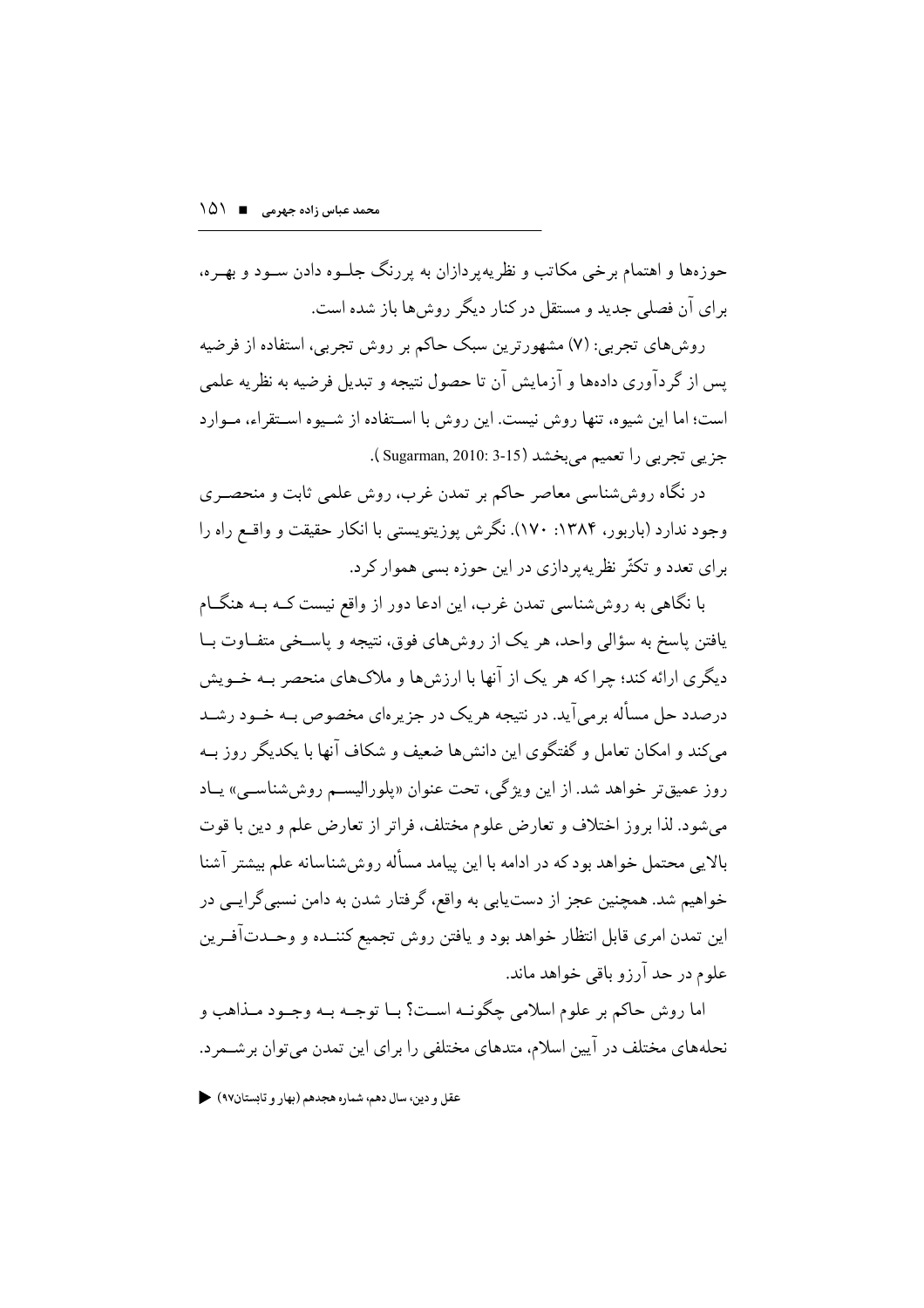مهمترين ابزار كسب معرفت، عقل، كشف و وحي است كه هر نحله به گونهاي يــا آنهــا برخورد كرده است، لكن با توجه به الهي بودن والاترين منبع اسلام، يعني قرآن كـريم، یکی از مهمترین چالشهای روششناسانه در علوم منتسب به این آیین، رفع یــا حــل اختلاف بین یافتههای دانش بشری چه تجربی و چه عقلی – و فرازهای شرعی کتاب یا سنّت– است. لذا با بروز نزاع، برخی با گرایش به شرع و برخی دیگر با گرایش بــه عقل سعی کردهاند تا آن را حل نمایند. در ادامه این موضوع را با رویکرد محوری ســه مکتب اشاعره، معتزله و اسلام ناب دنبال خواهیم کرد.

با توجه به توفيق حكمت متعاليه در جمع بـين قـرآن، عرفـان و برهـان، مـدعاي ايـن نوشتار آن است كه متد حاكم بر حكمت متعاليه مى تواند با ارائه نظام و سيســتمى جــامع و فراگیر ، جایگاه هر یک از منابع دستیابی به دانش اعم از تجربه، سنّت، عقل، وحی را تبیین، اختلاف و تهافت بین آنها را رفع و در نتیجه مشکلات و پیامدهای ناشــی از نظریــهپردازی تمدن غرب را رفع كند. سير تحولات اين مسأله مهم را نيز در ادامه دنبال خواهيم كرد.

به منظور مقایسه بین روششناسی حاکم بر تمدن اسلام و غرب می توان گفت ک روششناسی آیین اسلام یا بایست کاملا همان راه پـر فـراز و نشــیب تمــدن غــرب و چالش های فرا رو را دنبال کند و یا بایست نسخهای متفاوت و قابل دفاع ارائه نمایـد. با توجه به ظرفیتهای موجود در روش حاکم بر حکمت متعالیه، برورش و تعــالی آن مي تواند نقش خوبي در اين ميان ايفا كند.

۳- جایگاه و نقش منطق در متدولوژی علوم

از جمله مهمترین ابزارها به منظور پیش برد علـوم، منطـق اسـت؛ ایـن دانـش را می توان مهمترین علم عهدهدار تبیین روش شناسی دانست. سنگ بنای علوم به کمـک دانش منطق بنا می شود. در سنّت علمی، منطق ارسطویی این مهم را ایفا میکر ده است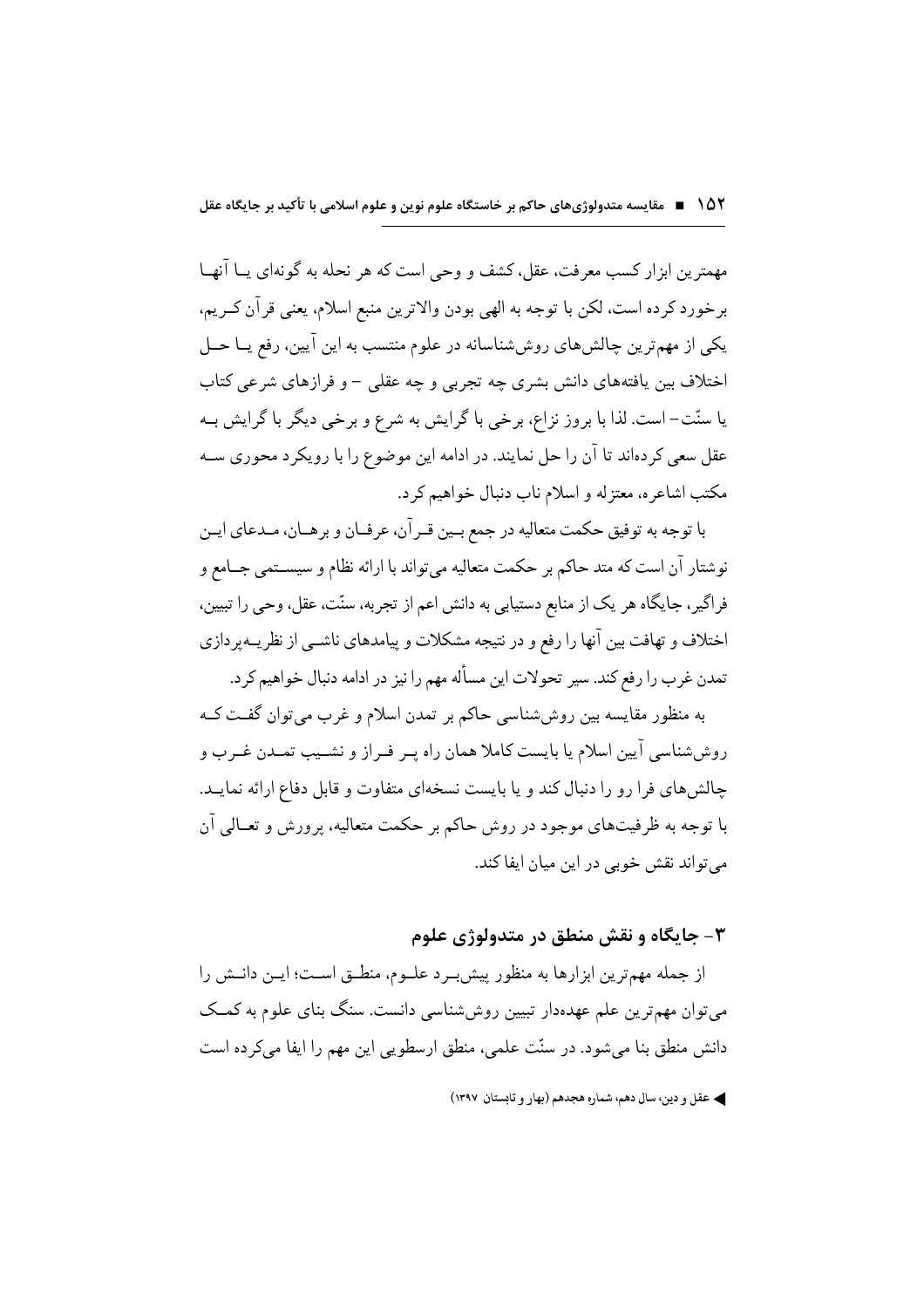که به نگاه بر خی، امروزه در سازمان علوم نوین بایستی مورد تجدید نظر قرار گیرد. از جمله انتقادات فيلسوفان علم جديد به منطق ارسطويي اين است كه:

تئوری پردازی در این منطق جایگاهی ندارد، لذا دست ذهن در ابداع و ابتکار (بــه کمک تئوری بر دازی) بسته است. پیش بینی در آن نقشی ندارد. بیش از آنکه انســان را به تغییر جهان توانا سازد، او را در تفسیر آن پاری میکند. به تعــاریف ارزش بــیش از اندازه میدهد. (تصورگراست) لذا قوانین در آن کمتر وجود دارد. برخلاف علم امـروز که به جای تعریف، قوانین آنها را بیان میکند (سروش،۱۳۷۴: ۲۲).

پاسخی که به این ادعا میتوان ارائـه داد آن اسـت کـه هـیج وقـت نمیشـود در آشیزخانه از چیزی مانند کارد،کاربری مایع ظرفشویی را انتظار داشـت و بلعکـس از مايع ظرفشويي، كاربري كارد را توقع داشت. پيشرفتهاي علوم نوين نبايست موجب طرح مغالطه صحت یا برتر بودن شود. همین پیشرفتهای علوم نـوین اگـر در سـایه منطق باشد، خیلی سریع تر خواهد بود. دانش منطق، رسالت خویش را دنبال میکنــد، رسالت او، تئوري پردازي نيست. تئوري پردازي، كار علوم است. رسالت منطــق ايــن است که به شخص عالم متذکر شود که به چیزی که میخواهی راجع به آن نظریه ارائه کنی، توجه داشته باش که آن را به درستی فهمیــده باشــی. موضــوع و محمــول آن را درست تصور کر ده باشی، تا دچار مغالطات نشوی. ثانیا رساندن تئوری ها بـه مرحلـه قانون، راه و روشی دارد که آن هم بر عهده منطق است. به صـر ف اینکــه مســألهای در مواردي صادق بود، قانون نميشود. قانون شدن معيار دارد. بوسيله تجربه، هيچ وقـت قانون قطعی شکل نمی گیرد. انسانها به طور فطری از منطق استفاده میکننـد، امــا بــه دلیل اینکه با این دانش به صورت تفصیلی و دقیق آشنا نیســتند، گرفتــار مغالطــات و اشتباهاتی میشوند. محصول این سنگ بنای کج، تا ثریا کج خواهد بود. يس با اينكه اين علوم، ارزشمند و در حدّ خويش، كارگشا و مفيدند، لازم است به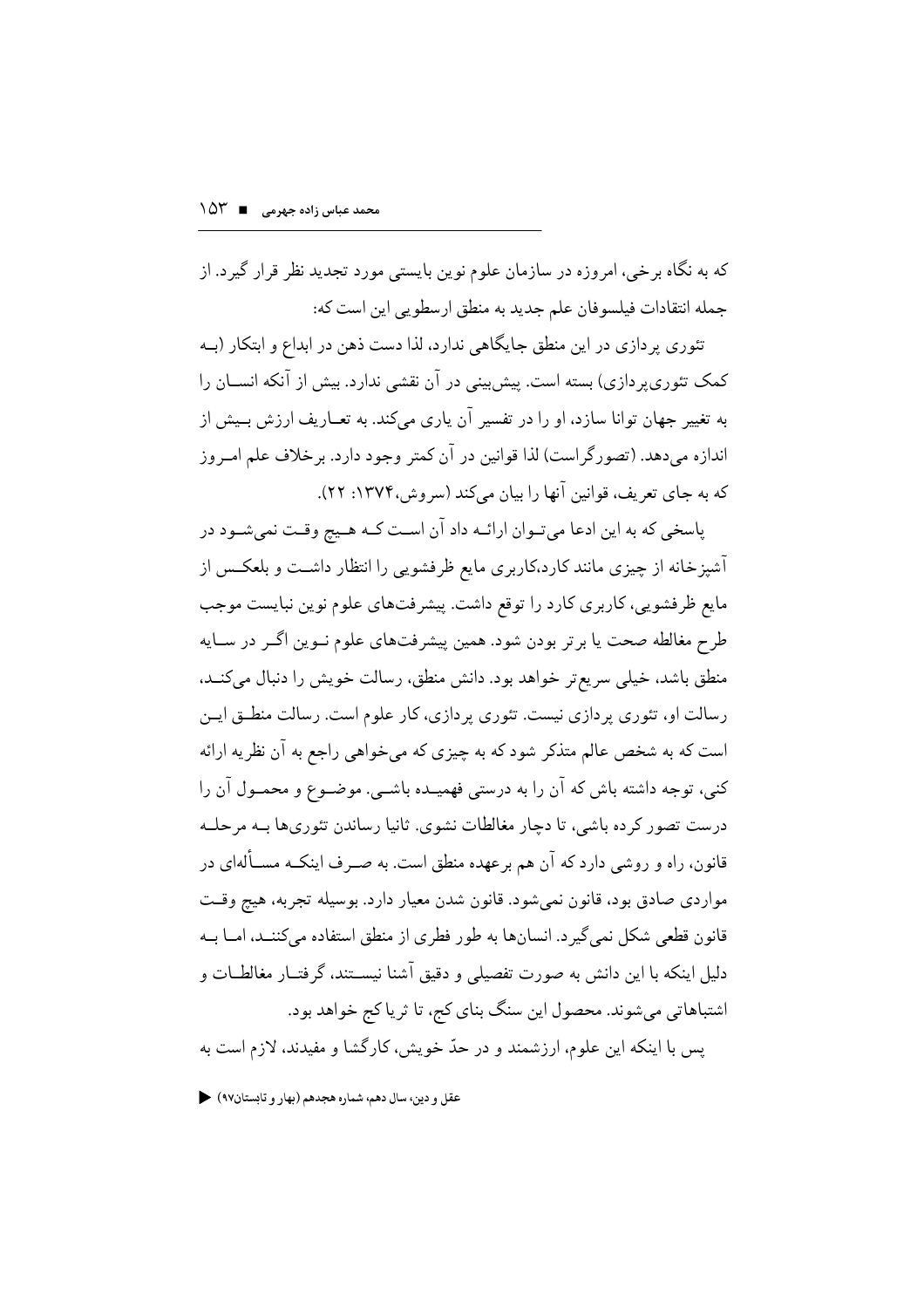این نکته توجه داشت که قلمورو آنها دیده شود، البته اگر ذهن متخصص با دانش و فنّ منطق آشنا باشد، در تئوري پردازي و پيش برد علم هم سريع تر خواهد بــود و هــم بــه درستی پیش میرود و به کجراههها گرفتار نمیشود. بنابراین نمیتوان ضرورت و نیاز به اصل جایگاه منطق را در تبیین زیر ساختهای بنیادین علوم مختلف منکر شد. لـذا فردی که منکر جایگاه و نقش منطق شد، از اصول و قواعد آن بـرای تبیــین و تثبیـت سخن خويش كمك گرفته است.

۴– خاستگاه متدولوژی دانش های نوین

نظریه پر دازان دانش نوین نه تنها جایگاه متدولوژیک منطق را انکار کر دنـد، بلکـه روند سير رشد و توسعه علوم به گونهاي پيش رفت كه ماحصل آن تعارض يا تخــالف علم و دين و ستيز پاياننايذير اين دو شد. سر آغاز ايـن نـزاع را بايسـت در نظريــات دانشمندان قرن هفدهم میلادی جستجو کرد؛ جرا که این قرن را قرن تولد علوم جدیـد نامیدهاند (باربور، ۱۳۸۴: ۱۷).

گالیله، (۸) دکارت (۹) و نیوتن (۱۰) در این قرن با تبیین نظر پــات علمــی خــود، تحولی شگرف در مسیر پیمایش علوم ایجاد کردند. گالیله مقدمات خوبی برای ارائــه تصویری مکانیستی از طبیعت و حیات ارائه کر ده است. وی در نگرش متدولوژیکی به جاي تبيين غايتشناختي از وقايع طبيعت، نظر خود را معطوف به تبيين توصيفي نمود. وي نمي پر سيد: «چرا اشياء سقوط مي كنند؟»؛ بلكه مي پر سيد: «چگونــه اشــيا ســقوط مے کنند؟» (باربور، ۱۳۸۴: ۳۱).

این نگرش روششناسانه حاکم بر تمدن آن ایــام، از ناســازگاری و ســتیز ایــن دو علَّتِ چراپي و چگونگي پر ده برمي دارد. در اين نگاه، نقش خداوند در عــالم طبيعــت صرفا در قالب علّت غايي - در مقابل علّت فــاعلى - قابــل تعريــف اســت (بــاربور،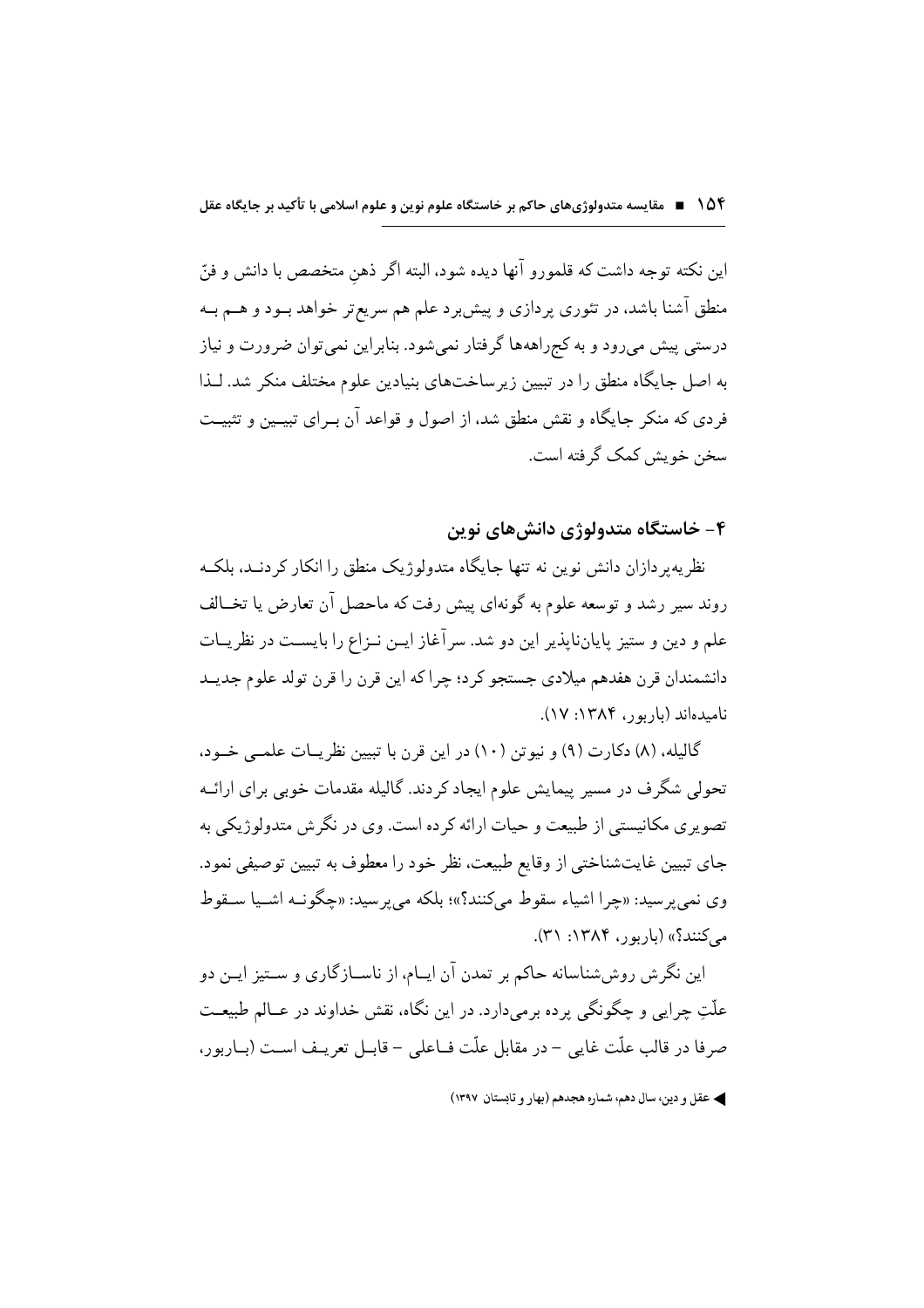۱۳۸۴: ۴۵۷). بدین ترتیب خدای متعال را نمی توان علّت تام وقـایع طبیعـی دانسـت. طبق باور این گروه، اراده خداوند صرفا از طریق جنبههای ناقانونمند، و نــه قانونمنــد طبيعت تحقق مي يابد (باربور، ١٣٨۴: ۴۵۹). پس جنبههاي قانوني عالَم و نظم حــاكم بر آن با حضور دائمی خداوند قابل جمع نیست، لذا علم این جنبـه را تبیـین مــی کنــد. صرفا در جنبههای ناقانونمند –که تبیین آن از عهده علم برنمی آید– می تـوان راهـبی برای حضور خدا یافت. بدین تر تیب خدای مسیحیت، خدای رخنه یوش خواهد بود که با پیشرفت علم، عقب نشینی میکند. در نگرش اسلام ناب این معضل مرتفع شده است و بين افعال الهي يا نظام غايي، طبيعت و افعال انساني هيچ گونه اختلافي وجود نــدارد كه خود مي تواند موضوع بحثي مستقل قرار گيرد.

گالیله، علاوه بر ارائه متدلوژی جدید در تبیین نظریات علمی، طبیعت را متشکل از «ماده متحرک» معرفی نمود. وی به منظور فرموله کردن روابط حــاکم بــر طبیعــت، دو مقوله جرم و سرعت را – که تا آن زمان اهمیت جندانی نداشتند– مورد اهتمــام قــرار داد. نیو تن بیش از گالیله بر ادامه روش توصیفی اصرار داشت. وی در موضوعی مثــل گرانش بدون پرداختن به ماهیت آن، سعی داشت که واکنش اشیاء را تحــت تــأثیر آن بررسی کند. البته او در خصوص نظام آفرینش بر آن بود که ماشین جهان، اثر صنع یک آفریدگار حکیم است، اما دیگر نظریه بر دازان هدفمندی و غایت نیر وهای آفیرینش را منکر شدند و آن را کور، نامتشخص، قائم به ذات و نه تحت حاکمیّت و ربوبیّـت الهـبی دانستند (باریور، ۱۳۸۴: ۴۲–۴۳).

با این سبک و سیاق، آفریدگار دستگاه آفرینش با عنــاوینی جــون «ســاعتســاز لاهوتي» و «مهندس فلكي» معرفي شد كه پس از ساخت، آن را به حال خود رها كر ده است (محمد رضایی، ۱۳۸۱: ۲۰۷). ماشین جهان تصویری است که نیــوتن از جهــان طبيعت داد. نيوتن بر اساس اصول مشهور خويش، يعني اصـل لَختـبي، اصـل كــنش و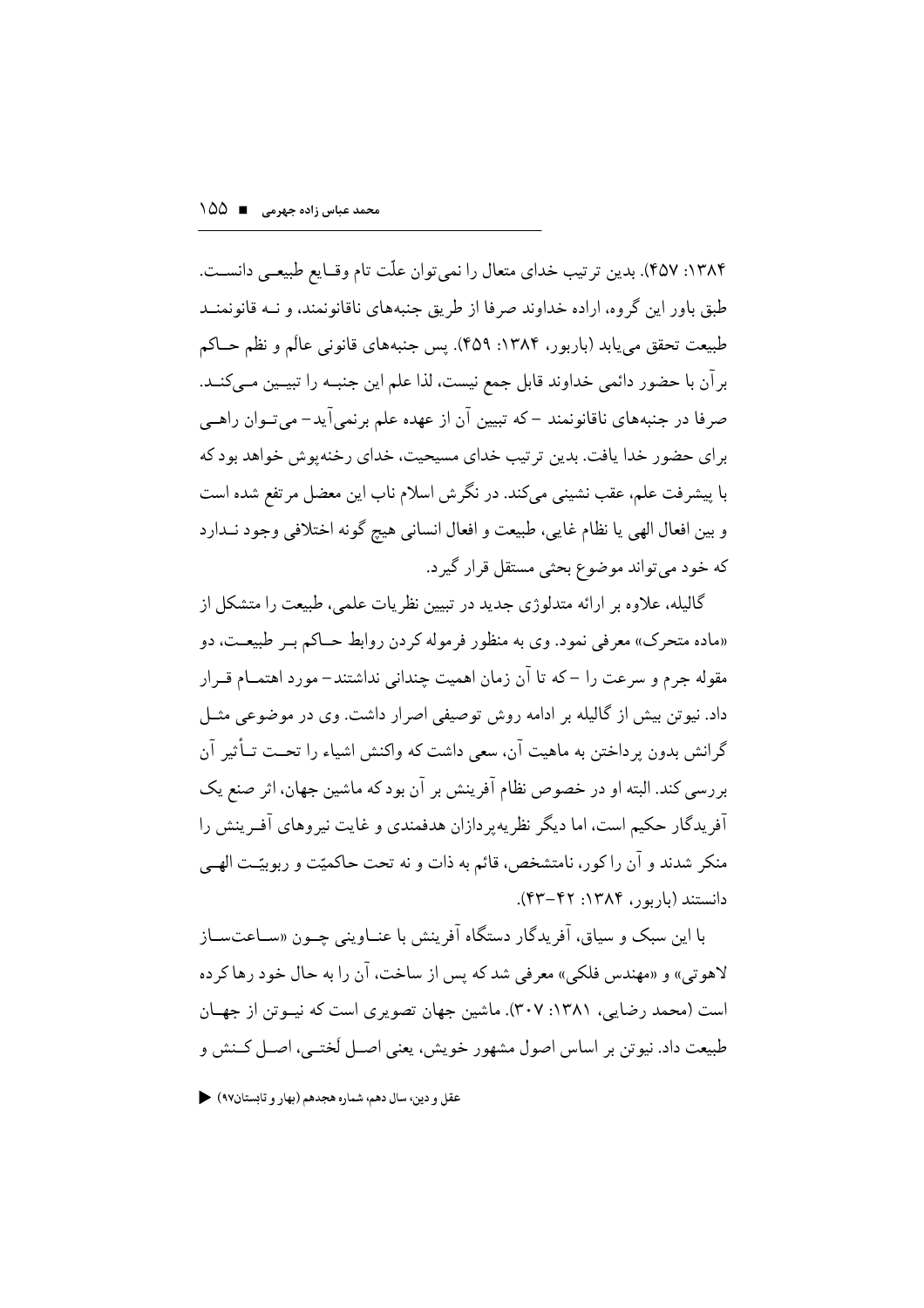واکنش و اصل تأثیر نیرو در شتاب، قانون گرانش یا جاذبه عمومے را ارائه کرد کےه از کوچکترین ذره تا بزرگترین و دورترین کهکشانها را شامل می شـد. خـدای سـاعت ساز، نتيجه اين ماشين جهان نيوتن است. ويژگي خداي ساعت ساز اين است كه هـيچ مداخله و نقشی در اداره طبیعت ندارد (عبودیت، ۱۳۸۳: ۳۲).

این تصور از خداوند برای بسیاری از دانشمندان الهی و از جمله برای خود نیــوتن، خوشایند نبود. آنها در جستجوی خدایی بودند که نقشی مستمر در طبیعت داشته باشد. بدین منظور، خدای رخنهپوش مطرح شد که ضعف علـوم را جبـران کنـد (عبودیـت، ۱۳۸۵: ۸۲). ادامه این روند و مسیر ، ضعف در نظریه بر دازی، خدای دستگاه آف پینش را «معمار بازنشسته» و «خدای بیکار» نامید.

لایلاس (١١) با گذشت بیش از یک سده از طرح گالیله، طبیعت را نظـامی کــاملا ماشین وار معرفی کرد که همه یدیدههای آن بوسیله قوانین فیزیک قابل تبیین است. در منظومه فکری وی، نقش خدا در حرکت سیارات را منکر و آن را تا حد یـک فرضـیه اثبات نشده تقليل داد و گفت: «من نيازي به آن فرضيه [دخالت مدام خداوند] نــدارم.» (باربور، ۱۳۸۴: ۵۲). ادامه این روند منجر به تشییع جنازه و دفن خدا میشود کـه در قرن نوزدهم و بیستم در مغرب زمین عنوان کتب متعــددي قــرار مــي گيــر د ( Wilson,  $(1999)$ 

اگر بنا باشد در یک نگاه روش شناسانه سابقه و لاحقه علوم نوین را مقایسه کنــیم چنین می توان گفت که در این نگاه با دو نوع روششناسی متفاوت و هر دو ناکارآمــد مواجه هستيم:

الف) روش غایتشناسانه کلیسا: در قرون وسطی با حاکمیت کلیسا، روش غایـت شناسانه ترويج مي شد كه جايي بيراي تحقيقيات علمي و توصيف پدييدههـا بياقي نمي گذاشت. پاسخ چرايي و علّت هر رخدادي، خدا و خواست اوست و ورود علــم و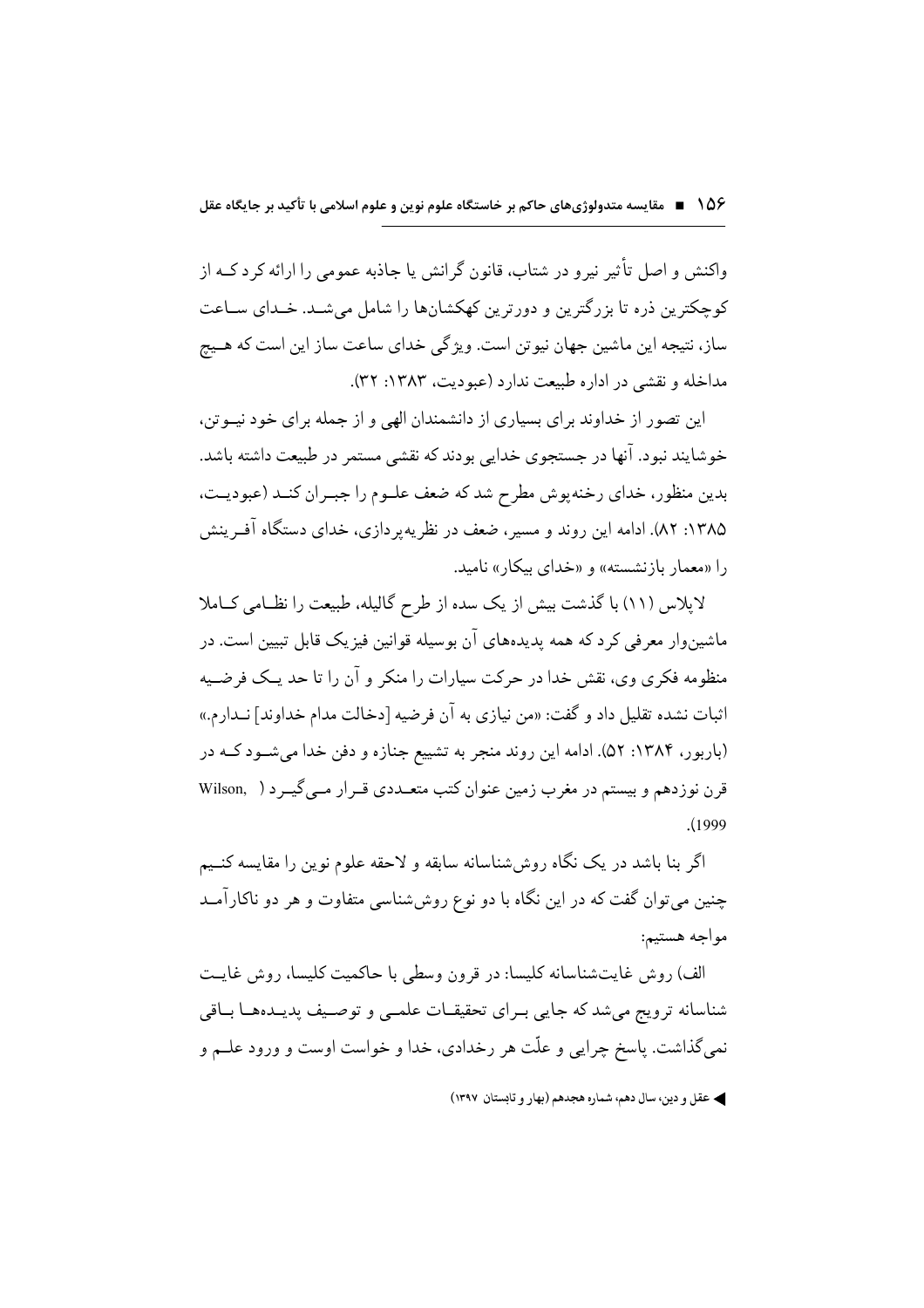ارائه تحلیل در این عرصه دخالت در کار خدا و قطعـا ممنــوع اسـت. روش نــاقص و بر خورد خشن کلیسا با دانشمندان زمینه را برای نگاه دوم در دوران مدرن فراهم کرد. رنسانس بهانه خوبی برای آغاز این نگرش شد.

ب) روش تحليلے توصيفي علمے: دانشـمندان عرصـه علـوم نـوين بـا روش غايتشناسانه كليسا قادر به تبيين طبيعت و پيشرفت علم و فنآوري نبودند، لذا آن را كنار گذاشته و به توصيف چگونگي بـروز وقـايع و يديــدههــا پرداختنــد. در نتيجــه، پیشرفت دانش روز به روز عرصههای جدیدی را بر روی اندیشه بشر گشود.

هر دو روش فوق همچون دو لبه قیچی در ایجاد شکاف بین علم و دین و برجسته کردن تعارض بین آنها کاملا هماهنگ عمل کردند؛ یکی با تـرویج جمــود و تحجّــر و دیگری با ارائه دانش بی تعهّد و دین ستیز . ضعف خداشناسی کلیسا و بنیادهای عقیدتی تمدن غرب را مي توان محور اين شكاف دانست. در نگاه صـحيح كـه ضـمن تبيــين نگرش اسلام ناب روشن خواهد شد– بين دو روش فوق هيچ گونه اختلاف و تعارضي وجود ندارد، که اگر به درستی در کنار یکدیگر قرار گیرند سلامت و سـعادت هــر دو گیتی را برای بشر به ارمغان خواهند آورد.

نتیجه دیگر مبانی و اصول مقبول در تمدن غرب، ظهور و بروز روشهای متعددی پیرامون موضوع دانش،ای مختلف است که پیش از این اشاره شد. پیامد این نگــرش روش شناسانه در تمدن غرب چیزی نخواهد بود جز اینکـه گــاه حتــی چنــدین روش براي يک دانش، مفيد و يا حتى مصيب به واقع معرفي مي شود. مهم ترين شاخصههـاي این روش ها عبارت است از:

الف) ناساز گاری روش ها با یکدیگر

ب)اگر در دانشی چند روش قابلیت پیادهسازی داشته باشد، احکام و نتایج حاصل از هر یک از این روش های فوق با دیگر روش ها متفاوت است.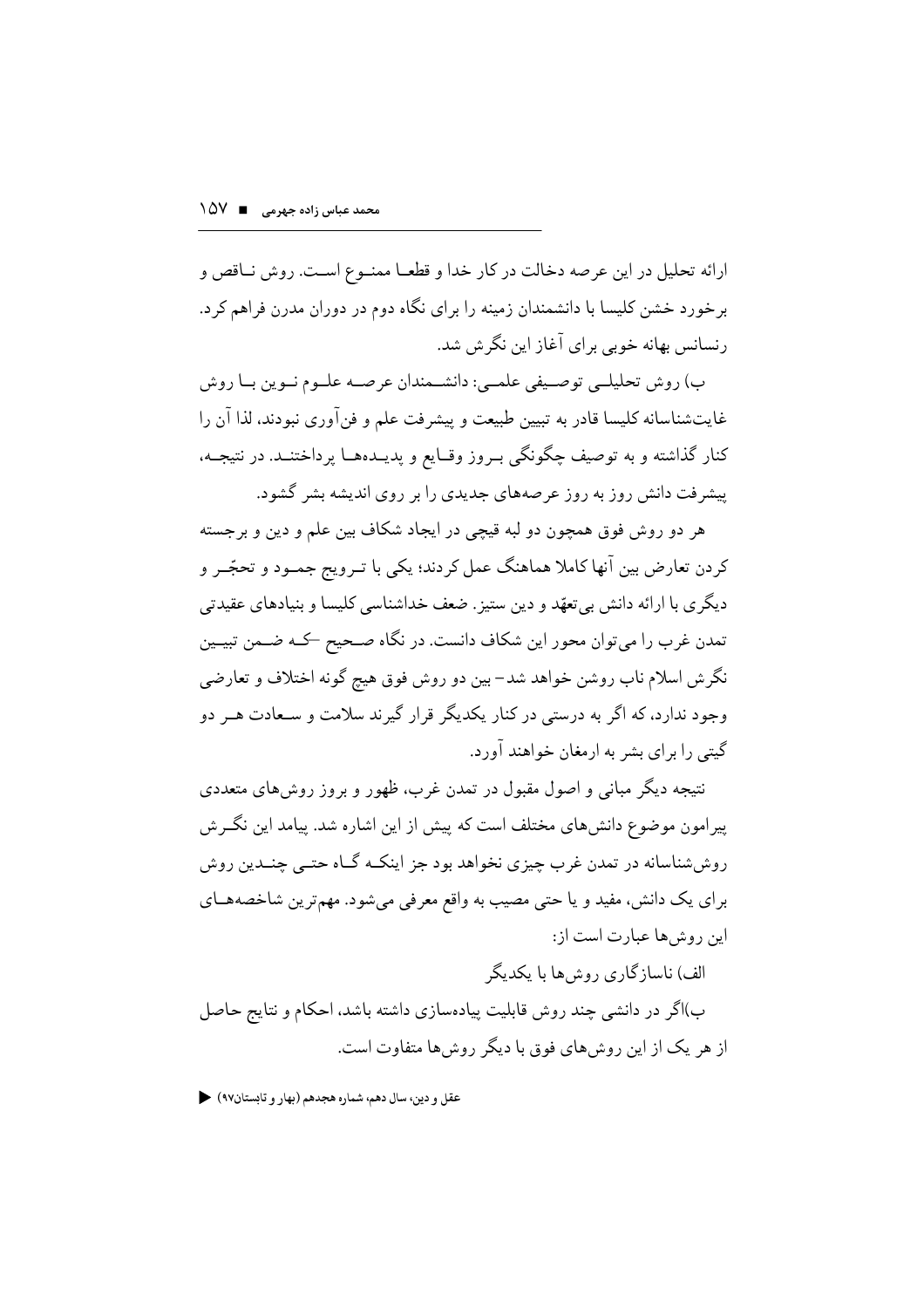اما مهمترين پيامد نظريه پر دازې فوق در تمدن غرب بروز اخــتلاف و تهافــت بــين روش حاکم بر حوزه دینی و روش حاکم بر مجامع علمــی و شــکل گیــری بنیادهــای تعارض علم و دین است. در این تمدن نه تنهـا بــین روش دینــی و روشهــای دیگــر اختلاف و تهافت وجود دارد، بلکه بین خود روش های مطـر ح در مجــامع دینــی نیــز تعارض و ناسازگاری است، به گونهای که نمی توان الگوی جامعی را بـه عنــوان روش واحد و مقبول غالب آنها ارائه نمود.

به نظر میرسد ضعف بنیادین کلامی تمدن غرب باعث بروز این آشفتگی و اختلاف در روششناسی شده است. باورهای مطرح در کتاب مقدس از خداشناسی تا شناخت نبوت و... به جهت آلوده شدن با تحريف انديشه بشر، ياراي پاسخ گويي به سـؤالات و نیازهای افراد، به خصوص صاحبان اندیشه نیست. محوری محکم و توانمنــد در ایــن تمدن وجود ندارد که بتواند بر سایر علوم و دانشها سایه افکند و همگی را تحت لوای خويش جمع كند. از طرفي مجامع ديني در دوران قـرون وسـطى آن قـدر خشـن بـا مجامع علمي برخورد كردند كه به اختلاف و تعارض علم و دين دامن زدند. از طـرف دیگر کتاب مقدس آنان هم در حیطه خداشناسی نظر دانشمندان را تایید میکند و او را خسته، پشیمان، تعطیل کننده کار و بیکار معرفی میکند.

### ۵- متدولوژي علوم اسلامي با توجه به نقش عقل و شر ع

عقل در آيين اسلام، جايگاهي بس رفيع و حجت خدا معرفي شده است؛ همــانطور که رعایت دستورات الهی وارد شده در کتاب آسمانی در نیل آدمی به سعادت خویش نقش بسزایی دارد، رعایت دستورات عقل نیز این گونه است. برخی از قواعدی کــه در متدولوژي علوم اسلامي مدّ نظر قرار مي گيرند عبارت است از: قاعده اول: احكام عقل، لازم الاتباع اند. عقل رسول و حجت باطني خداي متعــال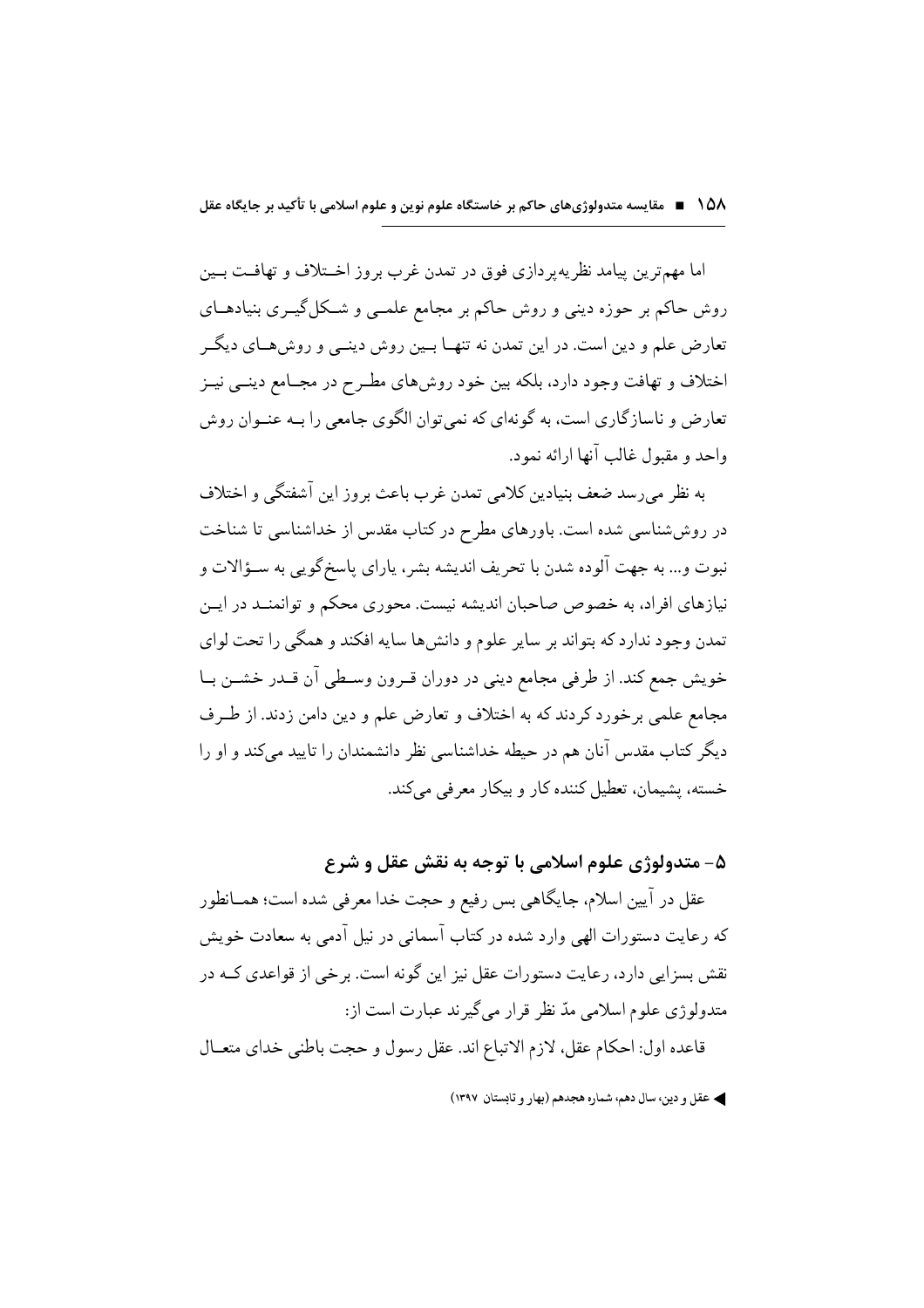در کنار نبی که حجت ظاهر اوست (کلینی، ۱۴۰۷ق: ۱ / ۱۶). بر خی از مسائل علـوم اسلامی با استفاده از این قاعده بدست می آیند. این قاعده مبتنی بر شناخت جایگــاه و ترسیم محدوده حاکمیت عقل است که در قاعده سوم مطرح خواهد شد.

قاعده دوم در ملازمه عقل و شرع: طبق مدعاي اين قاعده، دو حكم متفاوت عقــل و شرع نداریم، بلکه احکام عقلی با احکام شرعی تلازم دارند. عقل و نقــل دو بــازوی دین هستند که دست در دست یکدیگر احکام دین را ثابت میکنند. هنگامی کــه عقــل به ملاک و یا مصلحت و مفسده یک حکم پی برد، هرجا که این مــلاک وجــود داشــته باشد، حکم هم خواهد بود. به عنوان مثال اگر ثابت شود استعمال سیگار سرطانزا پـا مفسده لازم الاحترازي ضرر مهمى داشته باشد، مجتهد به حكم عقل آن را شرعا حرام اعلام مي كند. از اين قاعده تحت عنوان «كل ما حكم به العقل، حكم بـه الشـرع» يـاد مې شو د.

قاعده سوم در دامنه احکــام عقــل: بر خـــی ظاهر گرایــان و اخبــاری۱هــا، جایگــاه عقل را از منبع بودن ساقط كردهاند و صرفا آن را تابع شـرع و مفسـر نصـوص دينــي دیدهاند. برخی افراطگراها عقل را مدرک همه حقایق و حـاکم بـر دیگـر منــابع دیــن دانستهاند. گروه سوم با نفی افراط و تفـریط، عقـل را دارای حکـم و احکـام صـائب مے دانند، لکن ہر ای آن محدودہ تعیین مے کنند؛ جرا که عقــل در تفســیر بر خــی آپــات قرآن، تبیین برخی احکام شریعت و تعیین و تشخیص جزئیات معاد، بهشــت و جهــنم ناتوان است.

عقل در این گونه مواضع میفهمد که توان شناخت و ارائـه حکـم نـدارد و اذعــان میکند که اگر طریق دیگری برای هدایت بشر و پاسخ به سؤالات او نباشد، حجت بـر او تمام نمي شو د. اينجاست كه عقل در بر ابر وحي خاضع مي شو د و سر به صر اط وحي می سیارد. این عقل گرایی اعتدالی در روش اسلام ناب دنبال خواهد شد.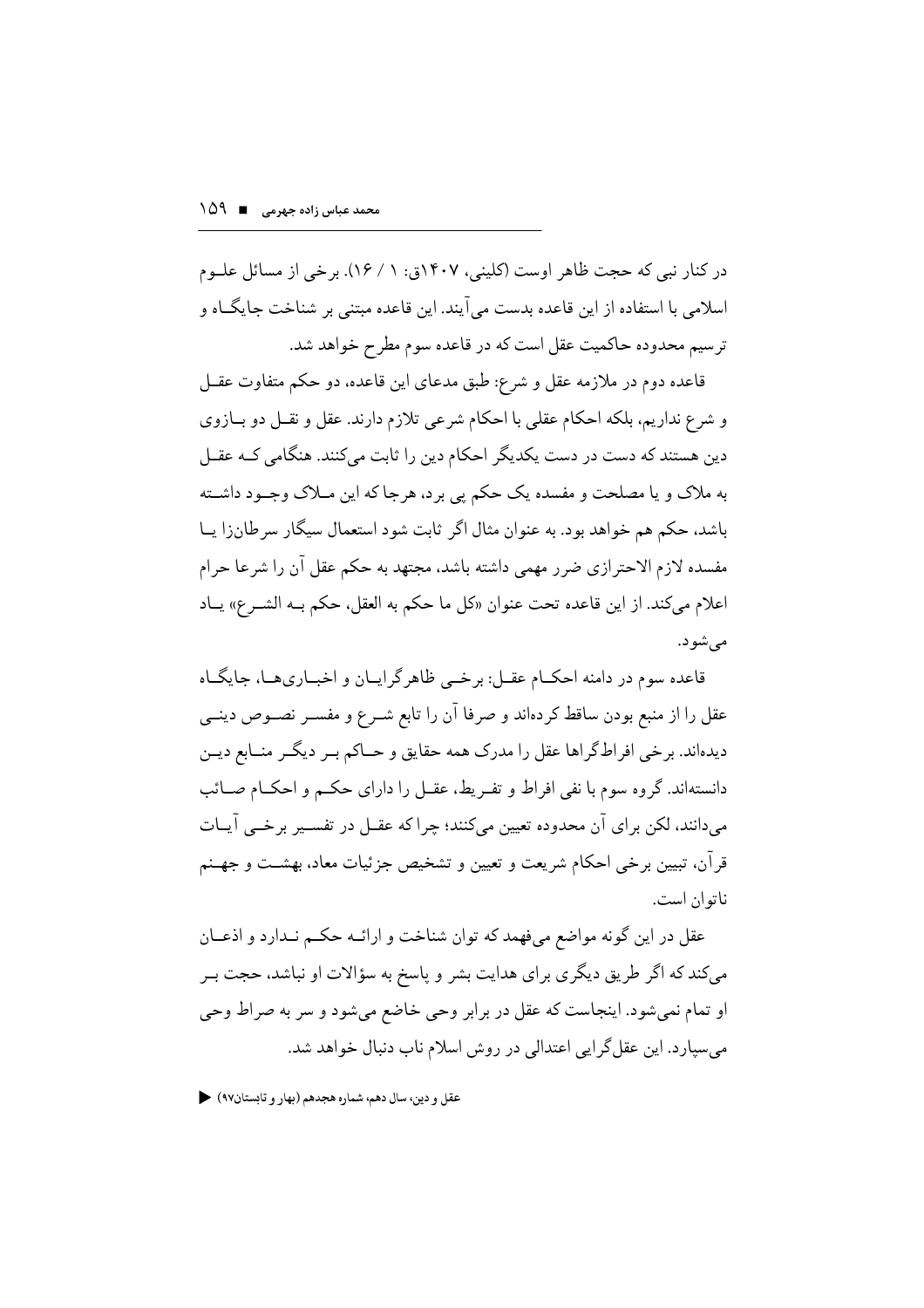• ۱۶ ■ مقایسه متدولوژیهای حاکم بر خاستگاه علوم نوین و علوم اسلامی با تأکید بر جایگاه عقل

عمدهترین رویکرد متدولوژیک و روششناختی در تاریخ تمدن اسـلامی عبــارت است از: الف) روش اشاعره ب)روش معتزله ج)روش اسلام ناب مهمترين نقش فلسفه در متدولوژي علوم اسلامي توجه به جايگاه عقــل اســت كــه نمود آن در حل اختلاف بین دســتورات و مقتضــیات شــرع بــا یافتــههــای عقــل در رشتههاي مختلف علمي است. برخي از انديشمندان به منظور رفع اين اختلاف، حكـم عقل را در حوزههای شمول شرع محدود کرده و آن راکنار میگذارند و برخی دامنــه جريان آن را توسعه مي بخشند و به جهت حجيــتش، آن را در كنــار ادلــه شــرع قــرار مى دهند.

الف) روش اشاعره

نعماني، معتقد است غزالي با تأليف كتاب «تهافت الفلاسفه» اولين كســي اســت كــه كتاب مستقلي را در رد فلسفه و جايگاه آن در بــين علــوم مختلــف نوشــت (نعمــاني، ۱۳۸۶: ۵۱). برخی از تنوری بر دازان این نگاه بر این باورند که: تکلیف به ما لایطاق و خارج از حدّ توان مکلّف و همچنین الم بدون عوض بر خداوند متعال جایز است و بر خدا ثواب دادن به طاعات بندگان و عقاب بر معصیت آنان واجب نیست. اگر خدا همه كافران را ببخشد و همگي مؤمنين را عقاب كند، اشكالي ندارد، نه في نفسه محالي لازم می آید و نه با صفتی از صفات او در تناقض است. (غزالی، ۱۴۰۹: ۱۰۲ و ۱۱۶)

از منظر این دسته، خرد ناتوان تر از آن است که بتواند دربـاره حســن و قــبح یــک رشته افعال داوري نمايد و به عبارتي چيزي در عالم به خودي خود متصف به حسن و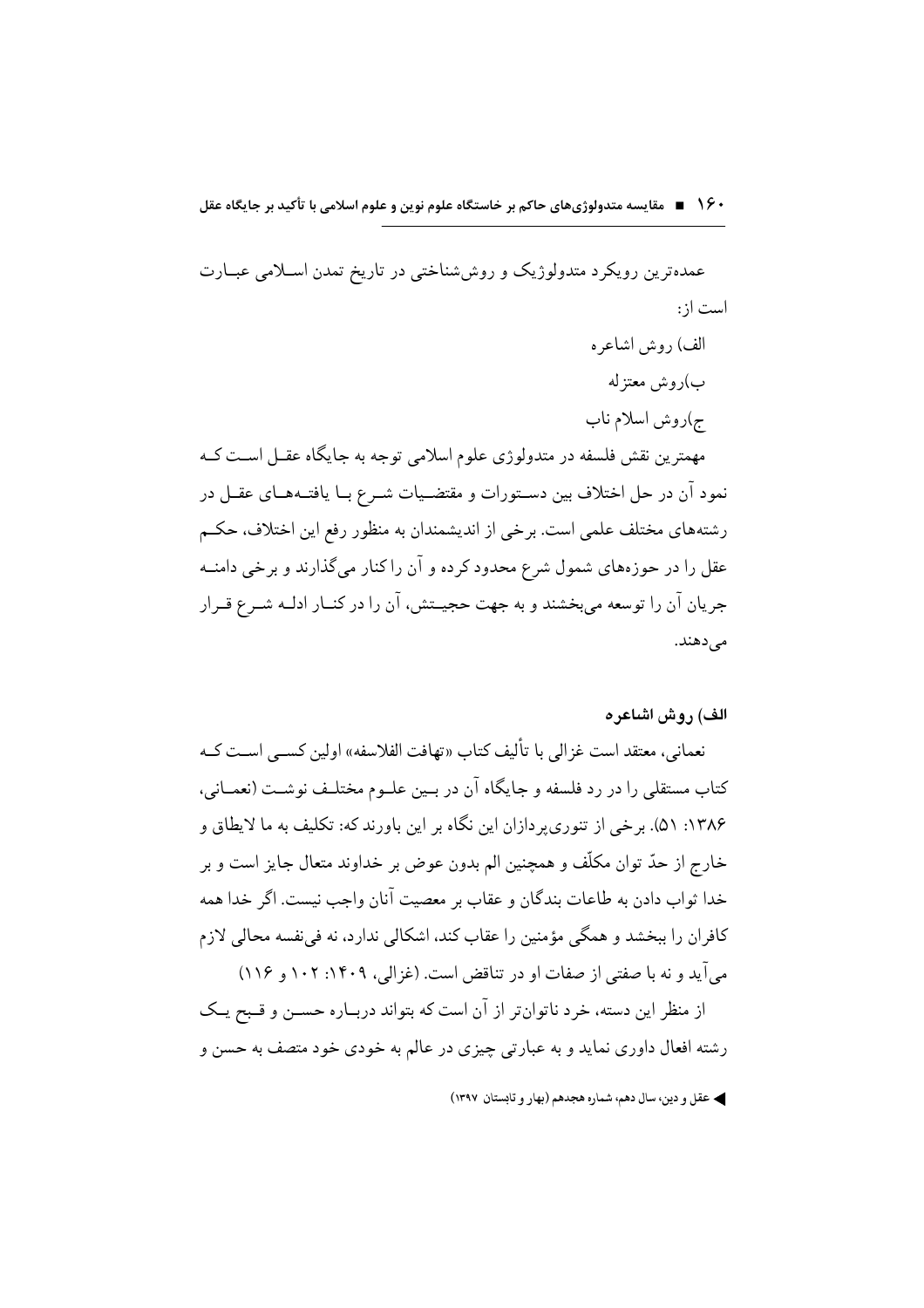قبح نيست، تا آنكه كار الهي با آن سنجيده شود. پس عقل پاراي حكم بر عدم صـدور قبیح و وجوب صدور حسن نیست. از جمله موانع پیش روی این دسته در نفی حُسن و قبح عقلبي، اين بوده كه اگر مثلا حسن راستگويي ذاتي باشد، نمي توان حُســن راسـت فتنهانگیز را نفی نمود و بالعکس اگر دروغ نایسند است، نبایست گاهی اوقات متصـف به نیکے و حسن شود.

مهمترین اشکال اشاعره در بحث متدولوژیک، نفی جایگاه عقــل بــه عنــوان منبــع احکام و محدود کر دن دامنه آن به اثبات و حجیت اصول دین است. وقتی متــدولوژی آنان نتوانست بین روش عقلی و روش دینی در علوم آشـتی برقـرار ســازد، نتیجــهای نخواهد داشت جز تعارض عقل و دين و بـالتبع جــدايي علــم و ديــن. لــذا برخــي از اندیشمندان این دسته، در خصوص اندیشه سیاسی و اجتماعی به مکتبی دامن زدند که آيين اسلام را فاقد انديشه اداره اجتماع و رهبري جامعه دانستند.

اصول ايمان از نظر آنها در سه حقيقت منحصر ميشود: ايمان بـه خـدا، ايمــان بــه رسول او و ايمان به آخرت. جز اينها هر چه هست فروع است (غزالي، ۱۴۱۶: ۲۴۷). محصول این نگرش تحکیم پایههای سکولاریسم و جدایی دین از دنیاست که سالیانی بسیار پس از او بار دیگر مطرح شد و بر زبانها جریان پیدا کرد.

#### ب) روش معتزله

اختلاف معتزله در برابر اشاعره، پیرامون حکم و جایگاه عقل از زمــان گذشــته در كنار مسأله حسن و قبح مطرح بوده است. ايــن دســته عقلــي بــودن حســن و قــبح را پذیرفتند. از منظر شهید مطهری، لازمه انکار حسن و قبح عقلی این است که فرقی بین خير و نافع و بين شر و ضارّ نباشد، زيرا طبق اين نظريه ملاک خير و شر اثــر مفيــد و ملايم يا غير ملايمي است كه با نفسٍ كننده دارد (مطهـري، ١٣٨٧: ١١ / ١٢٤). ضـمن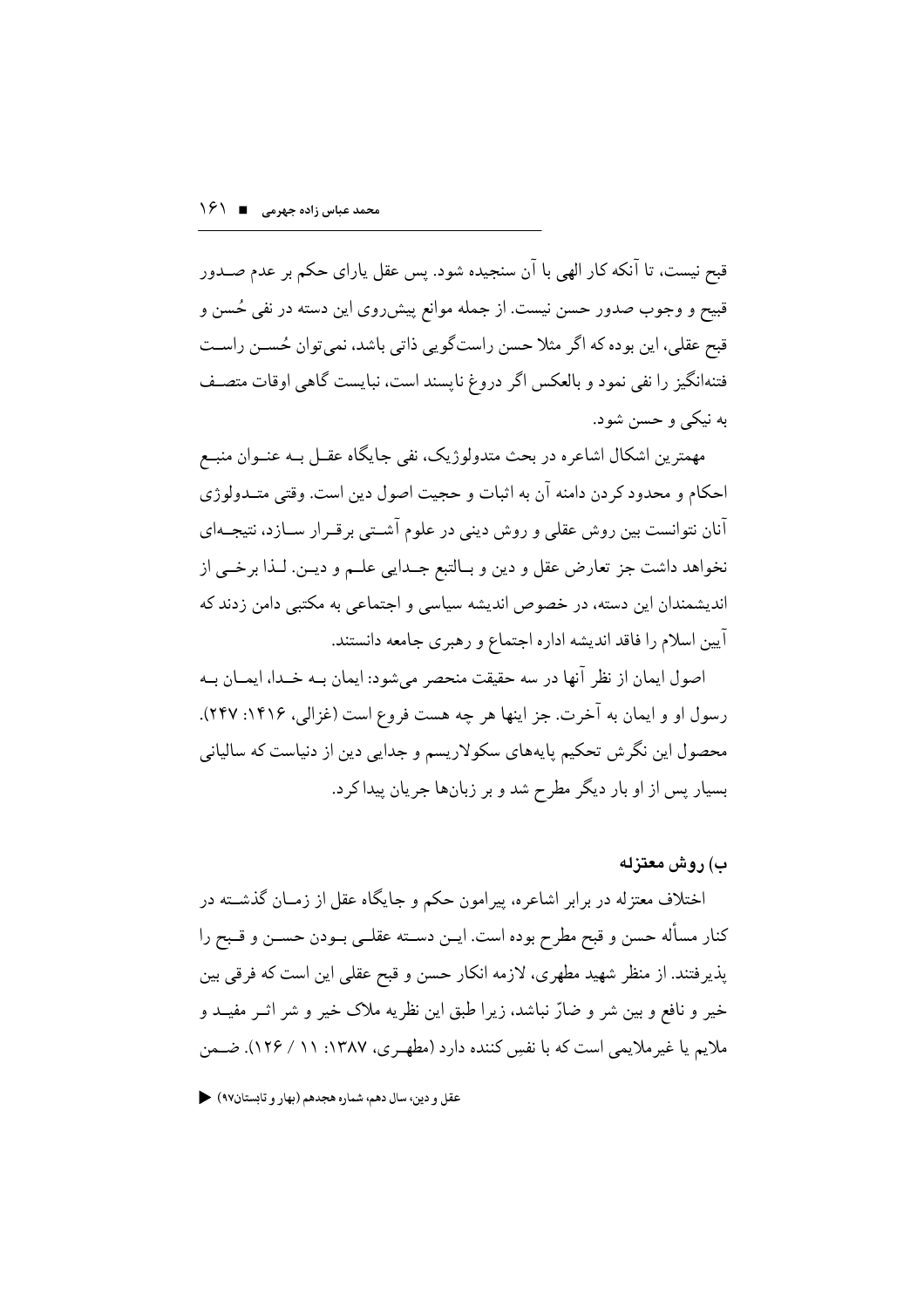اينكه با انكار حسن و قبح عقلي، ناتواني دين در ياسخگويي به انتظـارات و توقّعـات بشر از آن، بیشتر رخ خواهد نمود (جوادی آملی، ۱۳۸۷: ۱۴۳–۱۴۴). معتزله نه تنهـا مشكلي بر حكم عقل و لازم الاتباع بودن احكام آن نمىديدند، بلكه دامنه حكم آن را به ساحت قدس ربوبي نيز تسرى مى دهند. لازمه صفت عدل الهى، ير هيــز او از انجــام قبیح است (قاضی عبد الجبار، ۱۴۲۲: ۲۰۳). در ادامه با تفــاوت دیــدگاه شــیعیان بــا معتزله در خصوص جایگاه عقل در تشخیص حسن و قبح آشنا خواهیم شد.

#### ج) روش اسلام ناب

معتزله دامنه بُرد عقل را آن چنان وسیع دیدند که حتّــي خــداي متعــال را محکــوم بايدها و نبايدهاي آن دانسته و بهشت بردن مؤمنان را بر خدا واجـب و جهـنّم نبــردن آنان را ممتنع دانستهاند. در مقابل، از نظر شیعیان درست است که عقل، حسن و قبح را میفهمد و نیز درمییابد که حَسَن از خداست و قبیح از خدا نیست؛ ولی این وجوب و امتناع از جانب خود اوست و به اصطلاح «يجب عن الله» و «يمتنع عن الله» اســت؛ نــه «يجب على الله» و «يمتنع على الله». چرا كه هر چه در عالم امكان يافت شـود، فعـل واجب است و فعل واجب، حاكم بر او نخواهد بود. بر اين اســاس، بــه يقــين خداونــد مؤمن را به جهنّم نخواهد بر د؛ نه اينكه نبايد ببر د؛ يا بايد نبر د؛ و نيز قطعاً او را به بهشت خواهد برد؛ نه اینکه باید ببرد (جوادي آملي، ۱۳۸۸: ۱۶ / ۶۴۹). با این توضیح اگـر اشاعره در نفي جايگاه عقل نسبت به تشخيص حُسن و قبح و تعطيل كردن آن تفـريط کردند، معتزله هم گرفتار افراط شدند و به درستی حدود این جایگاه را تبیین نکردنــد (ر.ک: جــوادي آملــي، ۱۳۸۳: ۲۴۹–۲۵۱). عقــل در نگــرش اســلام نــاب، حقيقتــي یکنواخت، ثابت و ایستا ندارد تا در تشخیص حُسن و قبح امور و افعـال، بـرای همـه افراد یکسان عمل کند و حکم تشخیصی همگان مساوی باشد. عقلی کـه خُفتـه یــا در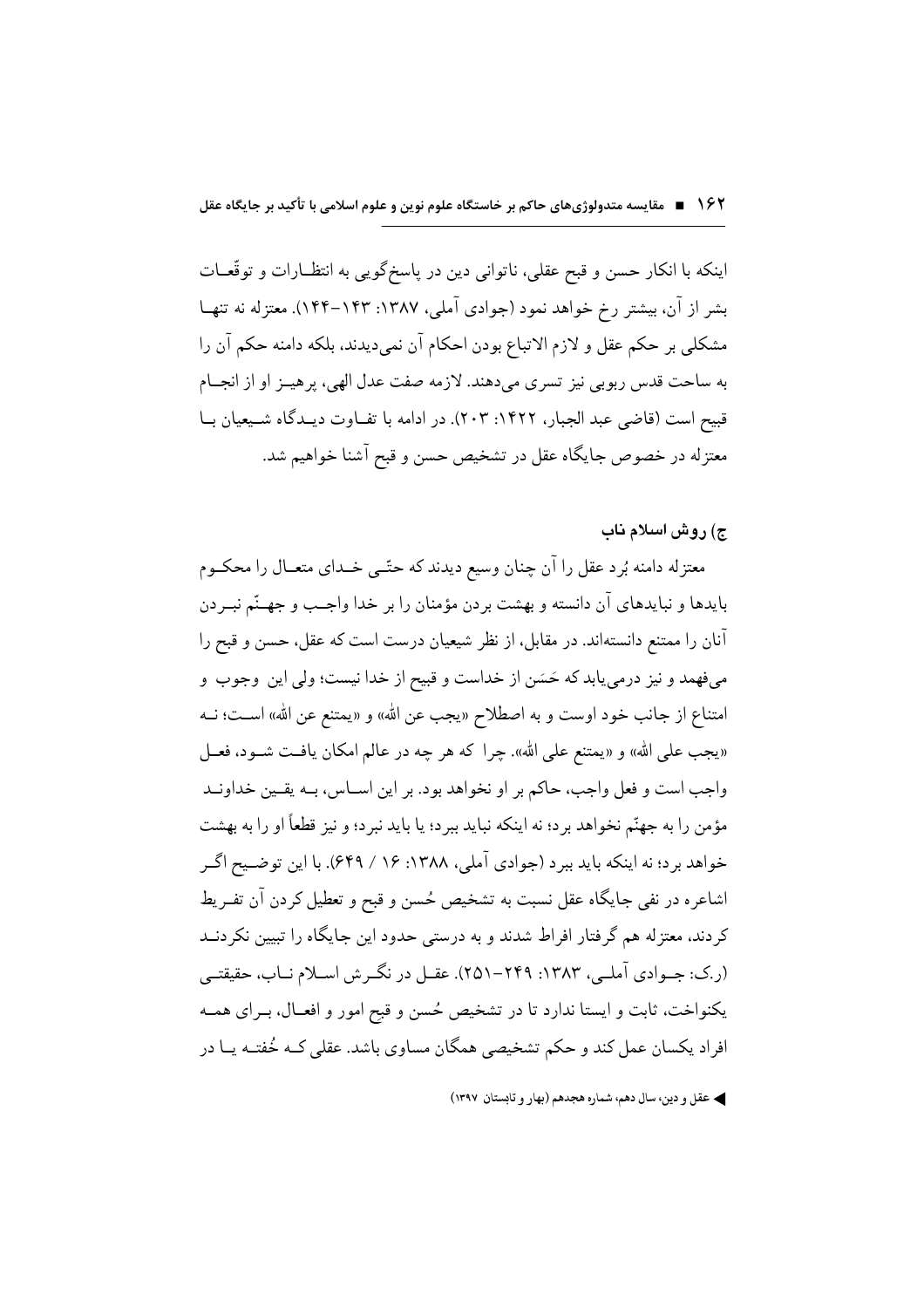اسارت هوای نفس باشد و یا هویت خویش را از دست داده باشد، با عقل بیدار، حاکم بر قوای نفس و خودباور قابل مقایسه نیست. پس در تشخیص حسن و قبح و همچنین پیادهسازی و اجرایی کردن آن نبایستی از مراتـب قــوه عاقلــه غفلـت ورزیــد. البتــه يايههاي اصلى حسن و قبح را نمي توان دستخوش تغيير دانست؛ بلكه عمومي، ثابت و همیشگی اند. نیکو بودن عدالت و بدی ظلم از این سنخ است.

بنابراین میتوان گفت که شناخت مصادیق یا مراتبــی از حســن و قــبح عمــومی و مشترک است، اما مصادیق یا مراتبی از آن بـه کمـک عقـل سـلیم و تـوان۵منـد قابـل تشخيص است. ضمن اينكه عمل به فعل نيكو و حَسن نيز پس از تشخيص خــوبي آن، به مديريت عقل آزاد از بند هوا و طمع و حاكم بر قواي ديگر تحقّق يذير خواهد شد.

ممکن است که عقل به تنهایی نسبت به حسن یا قبحِ فعلی ساکت باشد و نقل مبیّن حسن يا قبح أن باشد، عقل يس از شناخت جايگاه وحي و عصمت و ناتواني خــود از دست یابی به افق آن، بر تعلیم و تأدیب خود در این آستان زانو میزند و راه تعالی خود را در اين مسير جستجو ميكند. لذا از منظر شيعيان عقل صرفا حسن و قبح برخي امور را ادراک میکند. از این رو دانشمندان مسلمان پس از غزالی، سعی کردنـد مشـکلات ایجاد شده توسط روش او را اصلاح نمایند. ملاصــدرا ســعی کــرد بــا تــألیف کتــاب «الحكمه المتعاليه في شرح الاسفار الاربعه العقليه» و ديگر كتب و رســائل فلســفي، تفكرات ضد فلسفه غزالي را نقد و اصلاح نمايد. ملا محسن فيض كاشــاني بــا تــأليف كتاب «محجه البيضاء» تفكرات اخلاقي غزالي را اصلاح نمود. مباني متدلوژيك ناقص غزالي بوسيله شيخ انصاري تصحيح گرديد. از منظر اسلام، دلائل اثبات حكم عبــارت از کتاب، سنت، عقل و اجماع است. شیخ انصاری با تبیین دقیق اجتهاد و جایگاه دلیل عقل، نقش آن را به خوبی در کنار دیگر ادله بــه گونــهای تبــین نمــود کــه تعــارض و اختلاف بين ادله مختلف قابل حل باشد. وقتى عقل حجّت باشد، احكام و دســتوراتش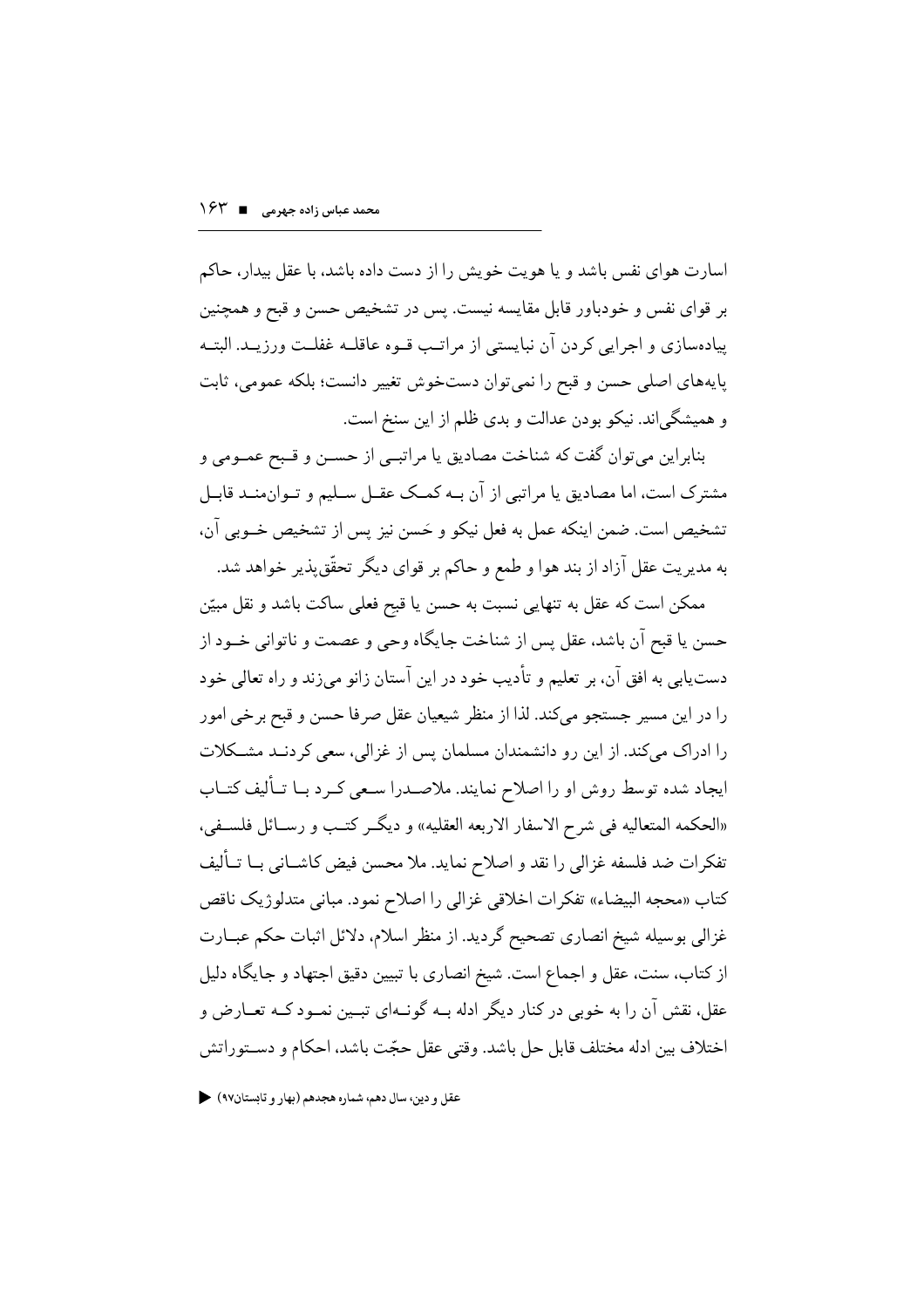در کنار احکام الهی و کتاب مقدس قرار میگیرد و لازم الاتباع است، لـذا از ایــن منظــر دامنه احکام عقل، محدود به اصول دین نیست. جایگاه دلیل عقل از منظر شیخ انصاری، در دو حیطه اصول و فروع دین مشخص میشود (انصاری، ۱۴۱۹ق: ۱/ ۵۴):

الف- دليل عقل و اصول دين: با وجود حكم قطعـي عقـل در مســألهاي عقيــدتي، حکم عقل پذیرفته و در صورت وجود روایاتِ ظنبی مخالف با حکم عقل، روایت کنار گذاشته مي شود.

ب– دليل عقل و فروع دين: مجتهد، حكم قطعي عقل را بر دلالـت ظنــي قــرآن و روايات ترجيح مي،دهد و بين عقل و نقل (قرآن و سنت) تعارضي نمي بيند.

طبق آنچه که در منطق تبیین شده است، حجت و علت یک حکم، یا تمثیل است یا استقرا و يا قياس منطقى. استقرا بر دو قسم ناقص و تام است كه ناقص آن حجت عقلى نيست. استقراي تام حجت است، اما تحصيل آن مشكل است. تمثيل هم حجت نيست. لذا مهمترین حجت، قیاس منطقی است که در اشکال مختلـف، از کنــار هــم گذاشــتن مقدمات اثبات شده، مطلوب را نتيجهگيري مي كند. حال وقتي بـه دليـل قياســي يــک حکم توجه شود، یا همه مقدمات دلیل، نقلی هستند یعنی این مقدمات، مضمون آیــات قر آن و روایات هستند، یا اینکه لااقل یکی از مقدمات غیر نقلی و عقلی است. وی قسم اول را دلیل شرعی مے نامد که بھتر است آن را دلیل نقلی بنامیم. دلیل عقلی نیز بــه دو قسم تقسيم مي شود (مظفر ، ١٣٧٧: ١٩٩٨-١٩٩): الف) دلیلے که همه مقدمات آن عقلی است که مستقلات عقلیه نامیده مے شود. ب)دلیلی که برخی مقدمات آن، عقلی و برخی دیگر ، نقلی است کــه غیر مســـتقلات

عقليه ناميده مي شود.

غزالی اندیشه سیاسی اجتماعی اسلام را منکر شد؛ امــا اندیشــمندان اســلام نــاب حگونه با آن مواجه شدند؟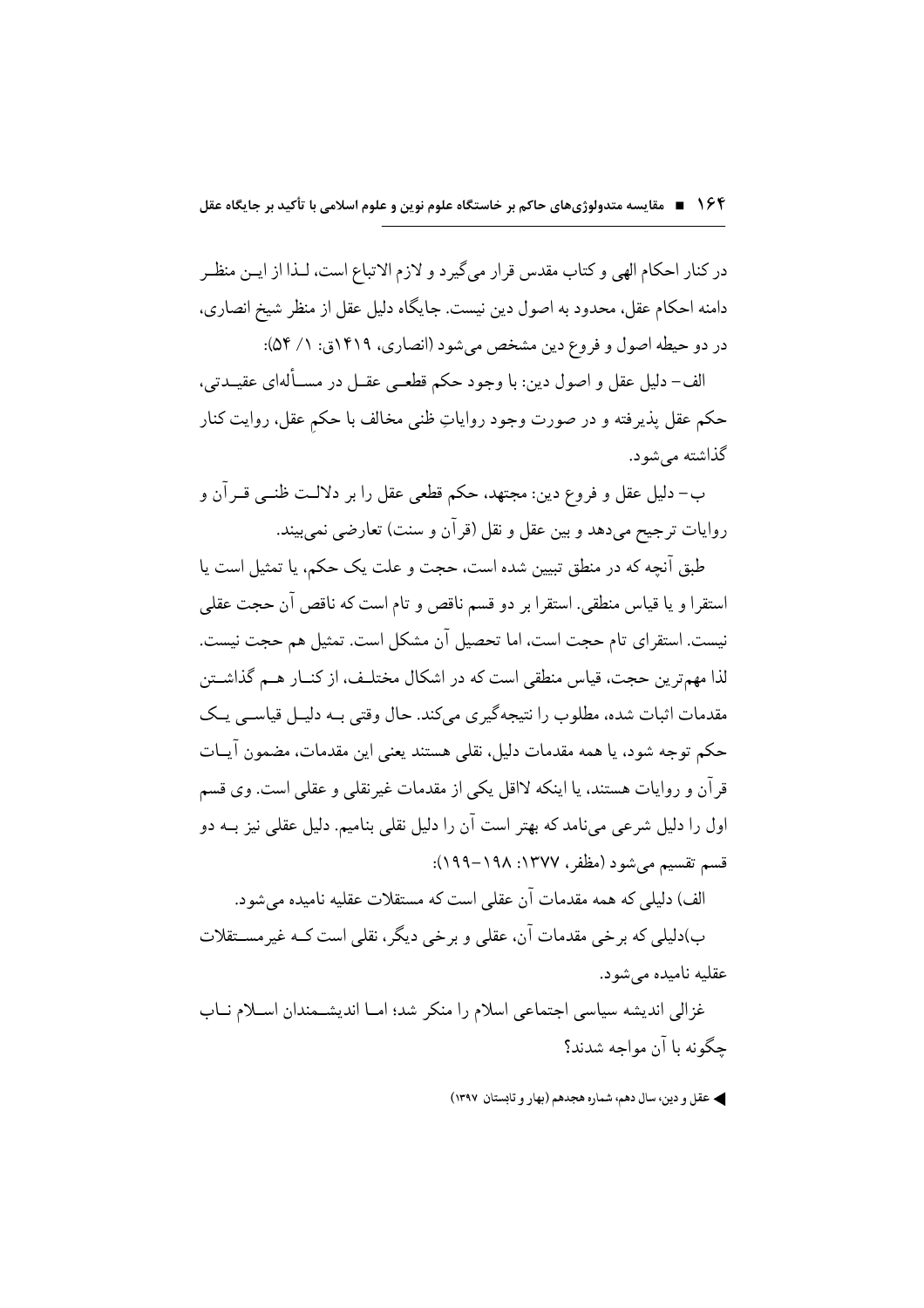بزرگ متفكرين جهان تشيع، علامه حلي، شيخ مفيد و خواجه نصير الدين طوســي ضمن طرح امامت در کنار دیگر اصول دین، (طوسی، ۱۴۰۷ق: ۲۱۹؛ مفید، ۱۴۱۳ق: ۲۰ و حلبي، ۱۴۱۳ق: ۳۶۱)، بر مكمل بودن فلسفه سياســي و فلســفه الهــي در آيــين اسلام تأکید می ورزند. علمای بزرگ شیعه بر تـداوم ایـن اصـل پـس از غیبـت امــام معصوم، با نظريه ولايت فقيه دفاع كردهاند. امام خميني (ره) ضمن تكميل اين انديشــه راهېر دی، با طرح و ارائه نظر په ولايت فقيه (موسوی خمينې، بې تــا: ۲۰) توانســت راه تحقق این اصل را در جامعه عملاً به منصه ظهور رساند و زمینه پیاده سازی حکومـت اسلامی را در جامعه فراهم سازد.

حکم شرعی از منظری دیگر، به دو قسم اولی و ثانوی نیز تقسیم می شـود. گــاهی حکم بار شده بر موضوعي، در ذيل عناويني چون ضرورت، عسر، حــرج و امثــال آن بيان مي شود كه به آن، حكم ثانويه و به اين عناوين، عنــاوين ثانويــه گوينــد و گــاهي حکم بدون توجه به اين عناوين مطرح مي شود که بدان حکم اوليــه گوينــد (انصــاري،  $:(\backslash \cdot / \backslash \cdot \cdot)$ 

حکم ثانوی با حکومتی که بر احکام اولی دارد، آنها راکنار گذاشته و حکم خود را جاري مي سازد. براي مثال خوردن نجاست، حرام است اما وقتى انسان ناچــار باشــد (ضرورت) این حکم برداشته شده و جایز میشود یا روزه گرفتن واجب است، اما اگر برای فردی ضرر داشته باشد، واجب نیست. شیخ انصاری به خوبی نقش دلیل عقل را در اثبات احکام ثابت دين روشن نمود، اما امام خمينــيﷺ عــلاوه بــر پــذير ش ايــن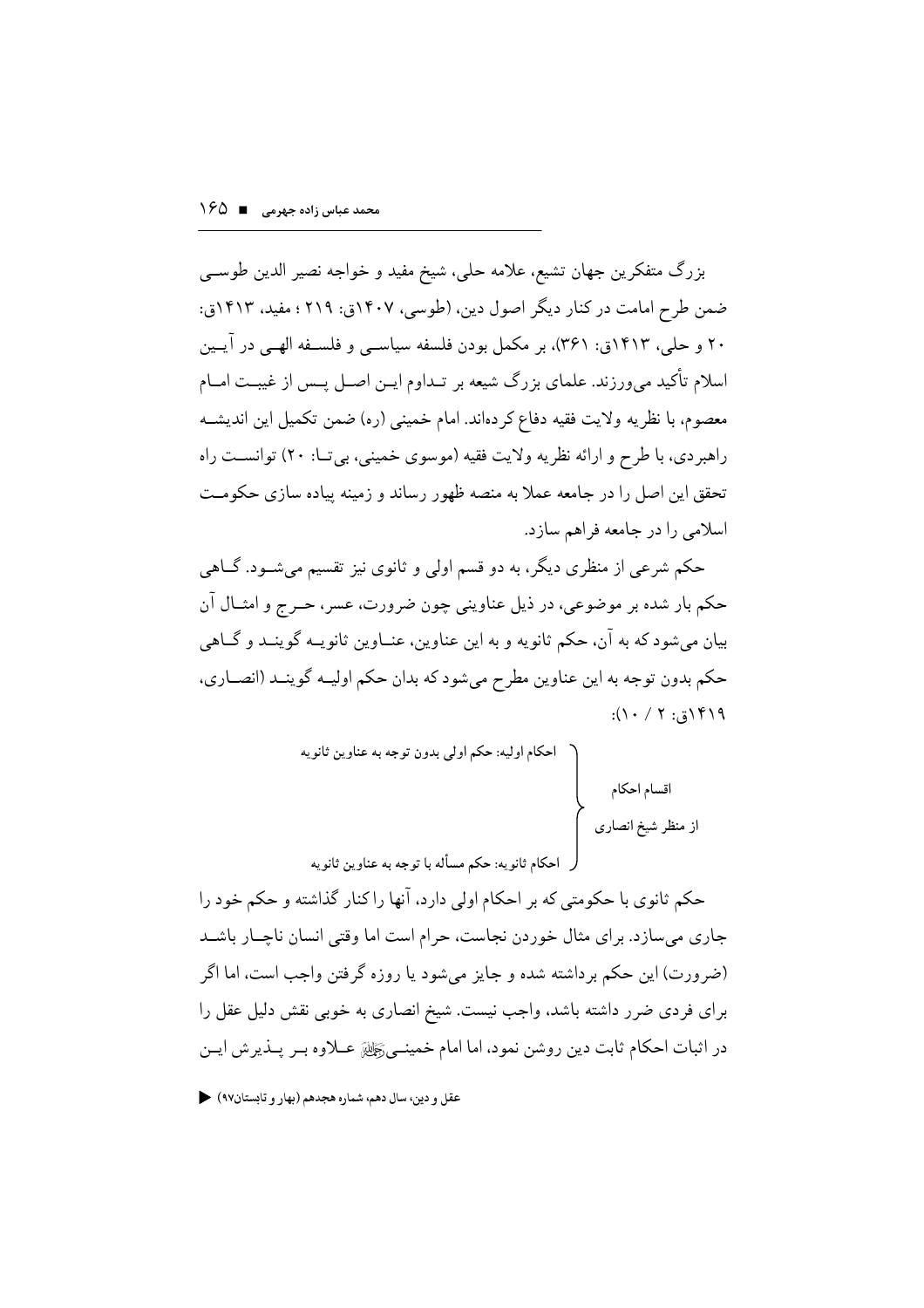نگرش، نقش آن را به احکام ولایی و متغیر نیز، تسری داد و از آن به عنوان تشـخیص دهنده مصالح و مفاسد ياد كرد و بدين طريق جايگاه احكام حكومتي را كه حــاكم بــر احکام ثابت شرعي است تبيين کر د.

از منظر ایشان حکم جهاد یا دفاع علمای سابق یا حکم مرحوم میـرزای شــیرازی مبنی بر حرمت تنباکو در آن عصر، از سنخ حکم قضاوتی نبود که ایشان مثلا برای حل اختلاف بین چند نفر، قضاوت شخصی کرده باشند؛ بلکه آن را بایست مصـداقی بـرای حکم حکومتی دانست که بر طبق مصالح مسلمین و تحت عنوان ثانوی صادر شد و تا زماني كه اين عنوان وجود داشت، اين حكم نيز بود. لذا از اين جهت مراعات آن براي فقيه ديگر هم واجب الاتباع بود (موسوي خميني، بي تا: ١٢۴).

این عنوان، مقتضای حفظ کیان اسلام و مصلحت مسلمین است که به جهت اهمیت و اولويت آن، حتى بر احكام اوليه نيز سايه مى افكند. با اين نگر ش جايگاه حقيقى فقيه در منظومه معرفتي اسلام روشن مي شود. ايشــان مــي فرماينــد: «البتــه بعضــي احكــام حکومتی راکه برای نظام اسلامی و تمشیت امور مسلمین و حفظ اسـلام و جمهـوری اسلامی است نباید از نظر دور داشت؛ و [از] اوضاع زمان و از تغییرات عظیمی کــه در عالم واقع شده است و مسائل بسیاری را پیش می آورد که در صدر اسلام نبوده اسـت نبايد غفلت كرد؛ كه همه اين امور براي حفيظ و استقرار حكومت اسبلامي است.» (موسوى خميني، ١٣۶٩: ٢٠ / ٢٨٢).

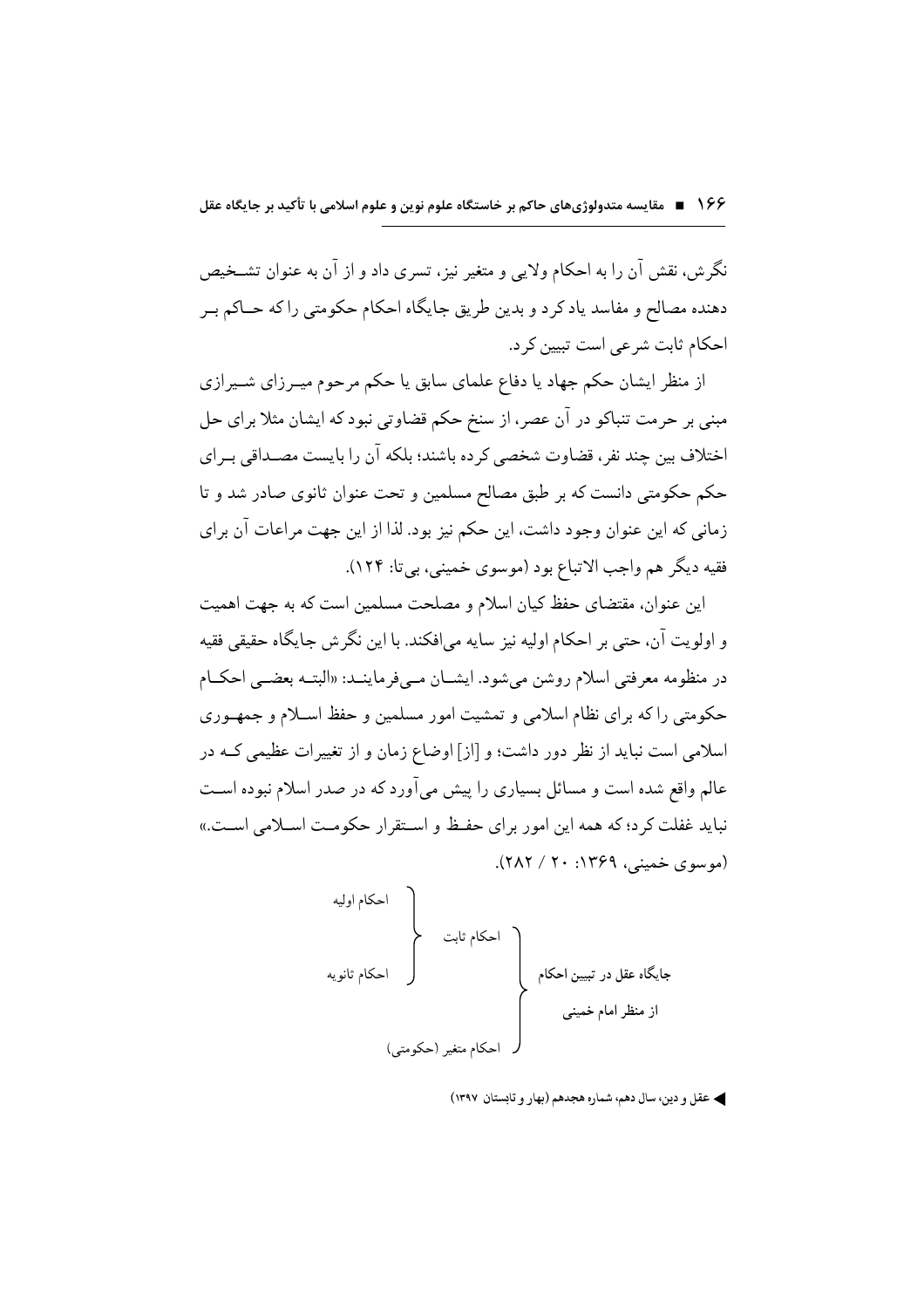با توجه به اینکه دین درصدد است تا نحوه تعامل با هستی را بــه مــا بشناســاند و علوم مختلف نیز هر یک درصددند که ما را با هستی پــا بخشــی از آن آشــنا نماینــد، می توان برخی از مبانی روششناسی اسلام را به این شرح مطرح ساخت:

الف- قرآن، برهان و عرفان از هم جدا نیستند: در حکمـت متعالیــه و بــر اســاس اصول و قواعد اثبات شده در آن، علم و دین، یافتههای عقل و شرع و شـهود عــارف تعارض و اختلافی ندارند. علامه حسن زاده آملـی در ایـن موضـوع کتـابی را تحـت عنوان «قرآن و عرفان و برهان از هم جدائبي ندارند» به رشته تحریر درآورده است و در آن بر هماهنگی دین و فلسفه، (حسن زاده آملی، ۱۳۷۹: ۳۵–۴۰) عرفان و قــرآن، قر آن و منطق (حسن زاده آملی، ۱۳۷۹: ۶۹–۷۶) و عرفان، برهان و منطق (حسن زاده آملي، ١٣٧٩: ٥٩–۶۸) تأکيد فرموده است.

با الگو قرار دادن حکمت متعالیه و اصلاح برخی اشکالات آن، میتوان بــه محــور مهمی در ساماندهی روش های مختلف و متعارض دست پیـدا کـر د، بــه گونــهای کــه تشتت نظریات و روشهای مطرح در تمدن غرب گربیانگیر این تمدن نشود.

ب- واقع، متعدد نيست: از آنجايي كه واقع، مختلف نيست، پس شناخت و علم بــه آن نیز نمی تواند متعدد باشد؛ چرا که اگر واقع بــه درســتی دریافـت و شــناخته شــود، تعارض و اختلافي در شناخت آن به وجود نخواهد آمد.

ج- واقع، مشکَّک و دارای مراتب است: حقایق مشکک،(۱۲) در برابـر متــواطی، حقايقي هستند كه وجه افتراق آنها همان وجه اشتراك آنها باشـد (طباطبــائي، ١٣٧٨: ١/ ٨٥). مشكك بودن واقع-كه در حكمت متعاليه مطرح است – بدين معناسـت كــه مصاديق واقع، هرچند اختلاف دارند ولي اختلاف أنها منجر به تباين نمي گـردد، بلكـه جهت اختلاف آنها به جهت اشتراک آنها برمیگردد. مصـادیق در همـان چیــزی کــه اختلاف دارند، اشتر اک نیز دارند.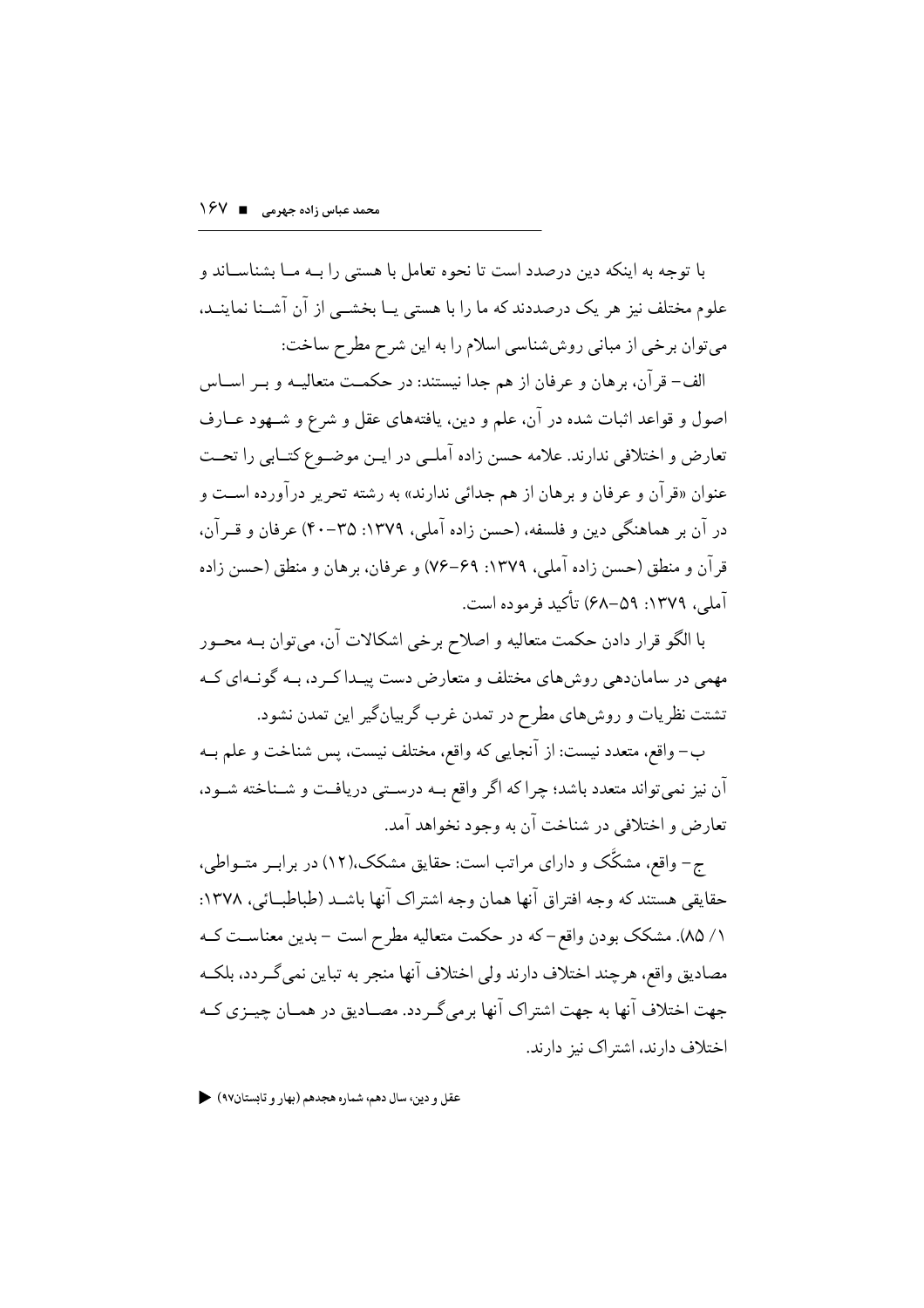د– علوم مختلف از منظر موضوع و روش خود، به واقـع مي نگرنــد: واقـع، همــان هستمي است و علم، متكفل شناخت هستبي اسـت. موضــوع يــک علــم و روش آن، از جمله ارکان اصلی سازندهی آن علم به شمار میآیند. موضوع، میزان بهـرهی علــم از واقع و روش، نحوهي دست يابي به واقع را روشن مي سازند. بنابراين گرچه واقع واحد است، اما با توجه به تعدد موضوع یا دیگر ارکان سازنده علم، می توان تعـدد علــوم را تو جبه کر د.

ه ــ بهرهي واقعزمايي علوم، مشكَّک است: با توجه به مقدمات قبــل، وقتــي واقــع مشکک و علوم، متکفل بازنمایی و معرفی واقع باشند؛ تفاوت علوم با توجه به میــزان واقع نمايي آنان قابل توجيه است

#### ۶- جايگاه تجربه در متدولوژي علوم اسلامي

در منطق و فلسفه اسلامی، مجرّبات یکی از یقینیات و برخی آن را در زمره قسمی از بدیهیات تصدیقی تلقی و این گونه آن را تحلیل کـر دهانــد (ابــن ســینا، ۱۴۰۲: ۱ /  $Y(Y \setminus A - Y)Y$ 

وقتی آدمی گیاهی را در مواردی تجربه میکند که برای درمان فلان بیمـاری مفیـد است، این مسأله یقینی می شود که هر گاه مثل این گیاه در تمام خصوصیات، برای ایــن بیماری تجربه شده در تمام خصوصیات، در شرائطی مثل شرائط تجربه شده در تمــام خصوصیات به کار برود، یقیناً آن اثر را دارد. ولی آیا خود این گیاه، اگر تا فردا بماند، دقیقا همان خصوصیاتی دارد که دیروز داشت؟ اگر این گیاه در سرزمین دیگری کاشته شد، با آب دیگری آبیاری شد، یا حتی اگر همین آب و خاک در جــای دیگــری و بــا هوایی دیگر رشد کرد، در این وضعیت هم آیا همانطور است؟ خیــر، دیگــر نمی تــوان گفت که من یقین دارم خصوصیات این گیاه با قبلی یکسان است.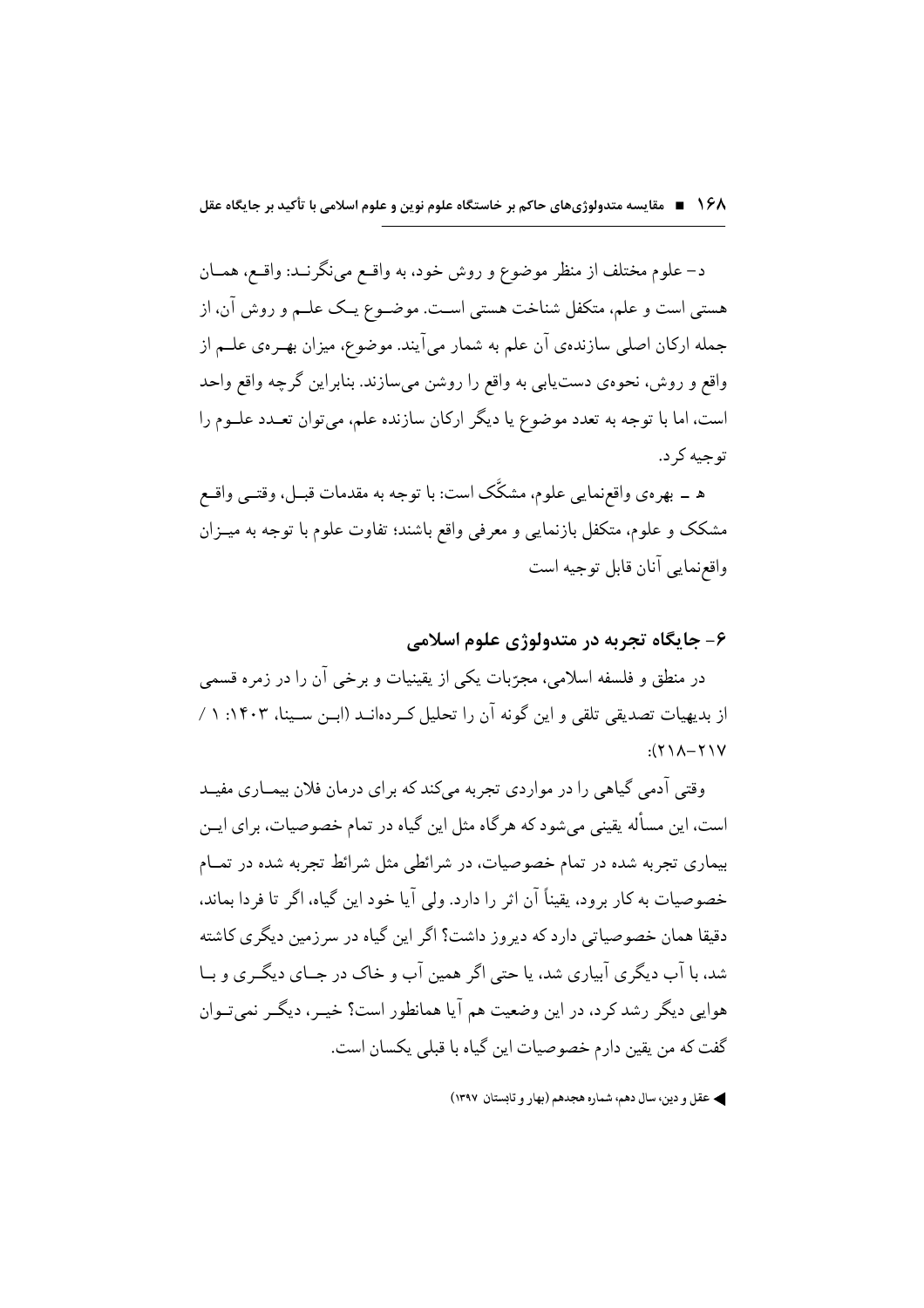همچنین اگر همین بیماری، منتهی در مزاج دیگری بود، شخصی که این بیمــاری را دارد، شخص دیگری بود، که وضع مزاجی او دقیقا مثل شخص تجربه شده نبود، یا اگر در بین صدها شرط فقط یکی را نداشته باشد، باز نمیتوان به آن یقین کرد. همین طور اگر مکان، اوضاع و احوالی که آن گیاه قبلی استفاد کرده، عینــا در وضــع دوم وجــود نداشته باشد، باز هم یقین شکل نمی گیر د.

لذا در نگر ش منطقيين مجربات وقتي يقيني است كه اين شرائط دقيقا لحاظ شـود. اما كدام انسان غيرمعصوم است كه مي تواند اين سه عامل را كشف كند: همسانی داروی فعلی را با داروی قبلی همساني مزاج فعلي را با مزاج قبلي همسانی همه شرائط فعلی با همه شرائط قبلی كشف يكي از سه عامل فوق هم مشكل است چه رسد به اينكه هر سه با هم كشف شــود. بر اين اساس مجربات يقيني نيستند. اما اين بدان معنا نيست كه اصــلا ارزش نداشــته باشــند. چرا که در عین یقینی نبودن، مشکل گشا هستند. بسیاری از اوقات موارد تجربـه شــده نتیجـه مىدهد، ولو اينكه ممكن است در موردي هم نتيجه ندهد. بالاخره زندگي انسانها بر اين گونه ظنون استوار است كه وقتى راهي به يقين نيست، بايست سراغ ظن رفت.

۷- نتیجهگیری

ضعف بنیادین علوم نوین در تمدن غرب منجر به بروز روش هــای متعــددی چــون جمع سنت و استانداردها، روش تمثیلی، روش دینــی-کلامــی، روش حقــوقی، روش اقتصادي و روش هاي تجربي گرديـد. از جملــه عوامــل ظهـور اخــتلاف روش هــاي مختلف در متدولوژي علوم نوين عبارت است از: محروميت از عامل اتحاد جهت تجميع علوم مختلف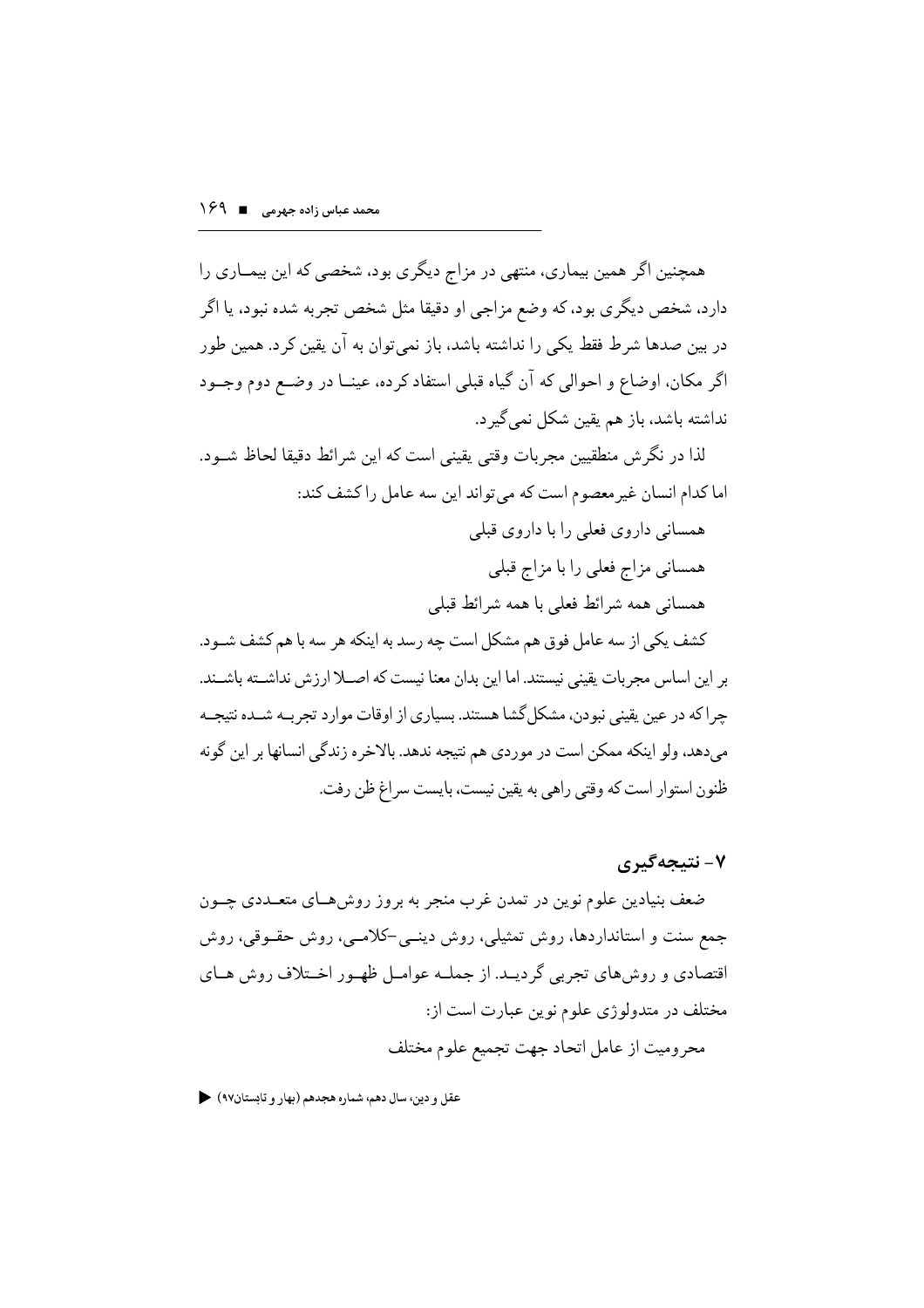مقابله سخت و خشن کلیسا با دانشمندان و نظریه و دازی عقل در قرون وسطی ضعف اندیشه کلامی و باورهای کتاب مقدس در ارائه تصویری مقبول و قابل دفاع از خدای متعال، دستگاه ربوبی و فرستادگان او

در تمدن اسلامی سه گرایش اشعری، معتزلی و اسلام ناب هر یک بــه گونــهای بــا تبیین جایگاه عقل روششناسی علوم اسلامی را ترسیم مـیکننــد. گــرایش اشــعری کارکر د عقل را در حوزه دین به اثبات اصول دین منحصر کر د و نقش سیاسی اجتماعی دین را منکر شد. تفکر معتزلی، عقل و احکام آن را بر تر و حاکم بر دستگاه ربوبی دید و بر خدای متعال نیز وجوب و تکلیف قائل شد. هیچ یک از این دو نتوانستند سیستمی مقبول مبتنی بر روشی منسجم در آشتی عقل و شرع ارائه دهند.

اسلام ناب در هماهنگي بين قر آن، عرفــان و برهــان، نقــش و جـايگــاه هريــک از روشهاي علم و دامنه نظر په پر دازي آنها را تبيين مي كند كه اين مهــم تــا حــدودي در حکمت متعالیه تجربه شده است. در نتیجه بر خلاف مشبی غالـب نظریــات مطــرح در تمدن غرب و دیگر مکاتب، بر هماهنگی علم و دین تأکید می شود. از این منظر، عقــل محوری توانمند جهت تجمیع و سازگاری روشهای مختلف است و آن را دارای حکم مي داند؛ اما در حيطه و محدودهاي خاص؛ در مواضعي عقل مي فهمـد كــه نمــي فهمــد، عنان تصمیمگیری را به حجتی دیگر مثل وحی میسیارد. اندیشههای شیخ انصـاری و امام خمینی تبیین کننده نقش و جایگاه عقل در مکتب اسلام ناب است.

یے نوشت

(1) Modern science

- (2) Tradition and standards method
- (3) Casuistry (Case-based reasoning)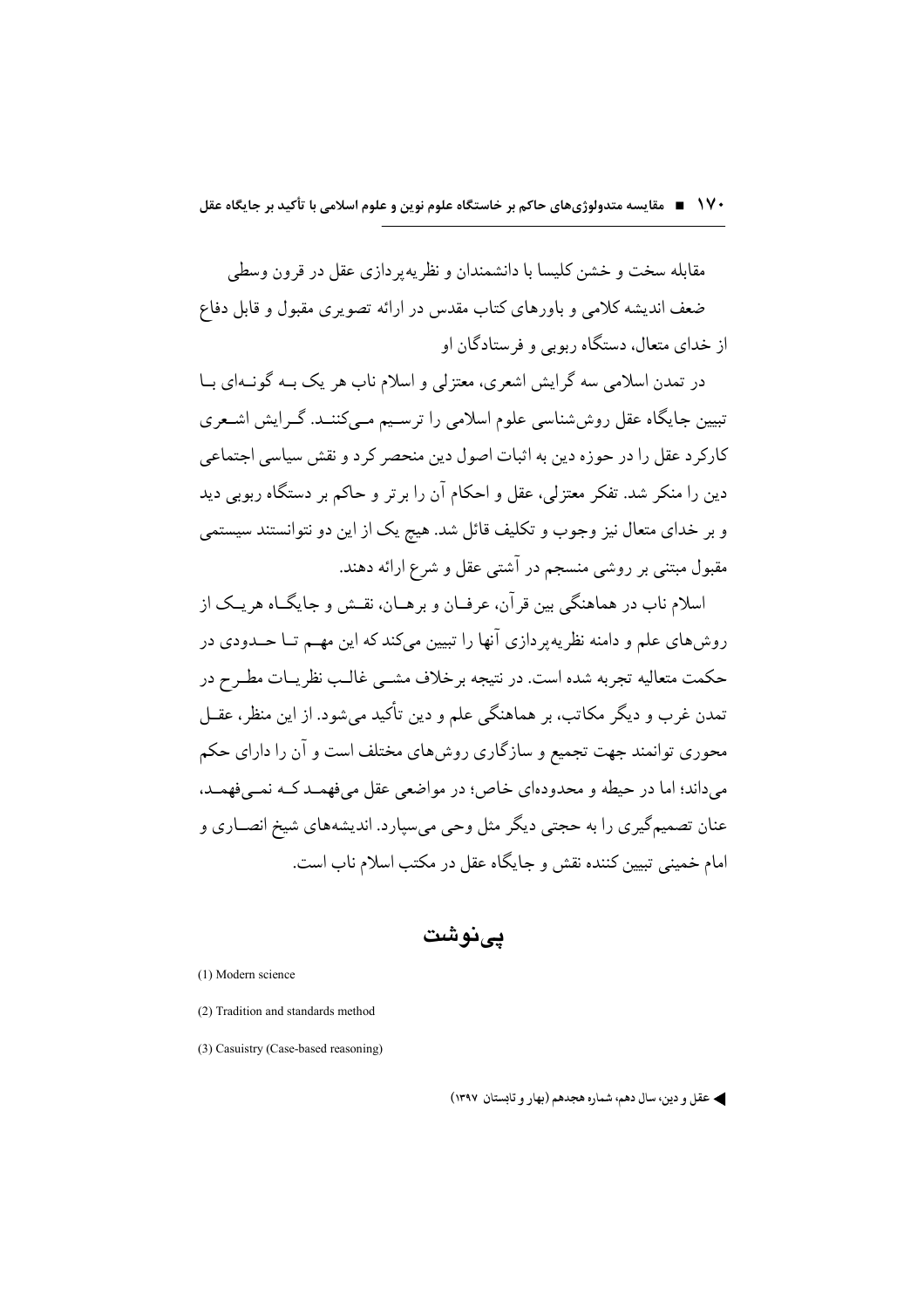- (4) Religious and theological method
- (5) Legal method
- (6) Economic method
- (7) Empirical methods
- (8) Galilei, G (1564-1642).
- (9) Descartes, R (1596-1650).
- $(10)$  Newton, I  $(1642 1727)$ .
- $(11)$  Laplace, P $(1749-1827)$ .

(۱۲) تشکیک به دو معنای منطقی و فلسفی استعمال میشود، اولی وصف مفهـوم و دومـی وصـف مصداق است. در این بحث مراد، تشکیک فلسفی است. تشکیک فلسفی نیز به دو قسـم عــامی و خاصي تقسيم ميشود (رك: عبوديت، ١٣٩٢: ١٥٧-١٥٧).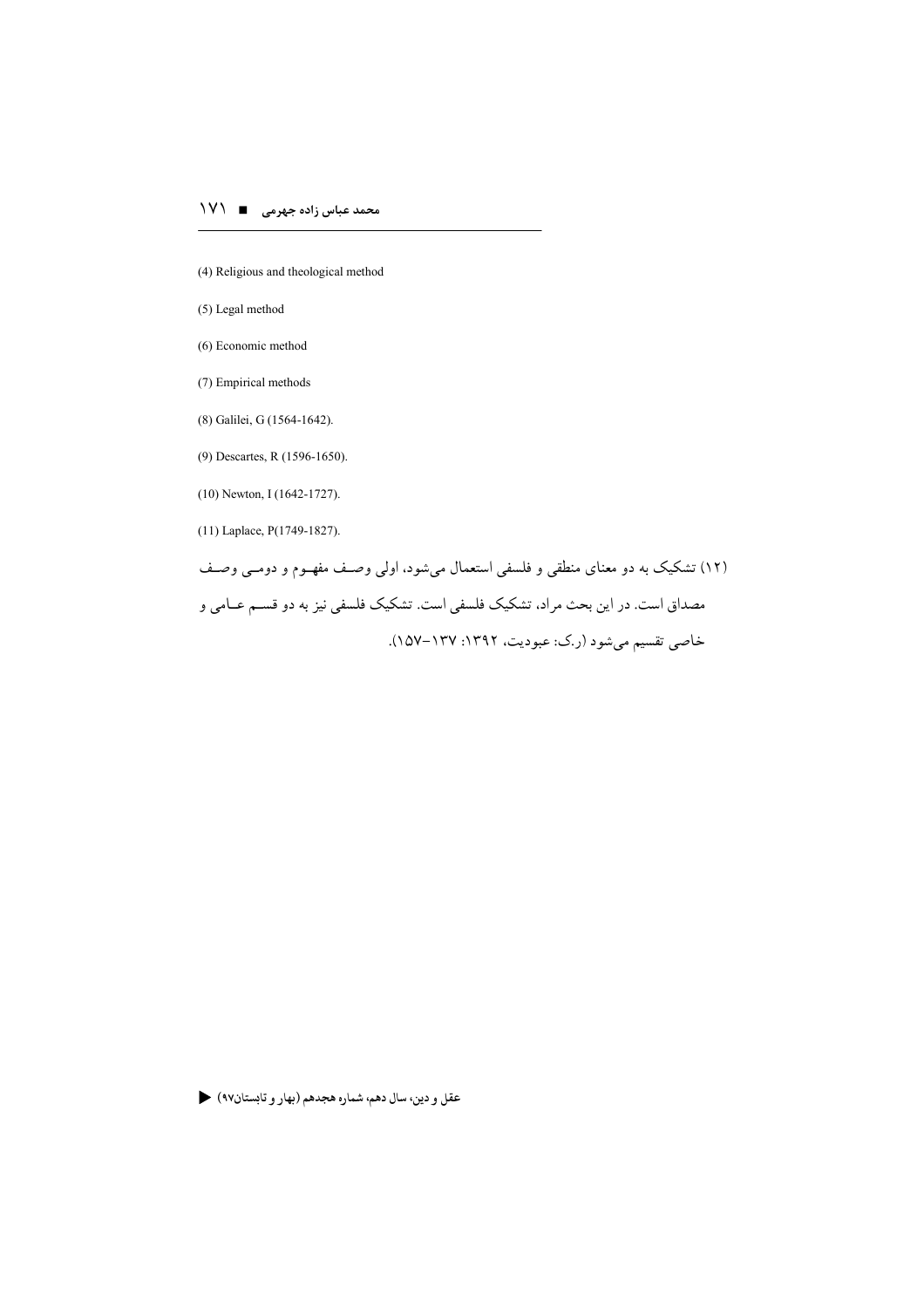## منابع

| ۱–ابن سینا، عبدالله، ۱۴۰۳ق، شرح الاشارات و التنبیهات، شارح خواجه نصیر الـدین طوسـی، قـم،  |
|-------------------------------------------------------------------------------------------|
| مكتب نشر الكتاب، چاپ دوم.                                                                 |
| ۲–انصاري، مرتضى، ۱۴۱۹ق، فرائد الاصول، قم، مجمع الفكر الاسلامي. چاپ نهم.                   |
| ۳-باربور، ایان، ۱۳۸۴، علم و دین، ترجمه بهاء الدین خرمشاهی، تهران، مرکز نشر دانشگاهی، چاپ  |
| چهارم.                                                                                    |
| ۴-برت، ادوین آرثر، مبادی مابعدالطبیعی علوم نوین، ترجمه عبـدالکریم سـروش، تهـران، شــرکت   |
| انتشارات علمي فرهنگي.                                                                     |
| ۵–جوادی آملی، عبدالله، ۱۳۸۳، توحید در قرآن، قم، مرکز نشر اسراء، چاپ اول.                  |
|                                                                                           |
| اسراء، چاپ پنجم.                                                                          |
| $-V$<br>ء ١٣٨٨، تسنيم، ج١۶، محقق عبدالكريم عابديني، قم، مركز نشر اسراء،                   |
| چاپ دوم.                                                                                  |
| ۸–حسنزاده آملی، حسن، ۱۳۷۹، قرآن و عرفان و برهان از هـم جــدائی ندارنــد، تهــران، مؤسســه |
| مطالعاتي و تحقيقات فرهنگي.                                                                |
| ۹–حلَّى، حسن بن يوسف، ١٤١٣ق، كشف المراد في شرح تجريـد الاعتقـاد، تعليقـات حســن زاده      |
| أملي، قم، مؤسسه النشر الاسلامي.                                                           |
| ۱۰–دکارت، رنه، ۱۳۸۴: گفتار در روش. ضمیمه فروغی، محمدعلی. سـیر حکمــت در اروپــا. ج۱.      |
| تهران، انتشارات زوار، به نام گفتار دکارت.                                                 |
| ۱۱–سیاسی، علی اکبر، ۱۳۵۱، مبانی فلسفه. تهران: شرکت سهامی طبع و نشر کتابهای درسی.          |
|                                                                                           |
| ١٢-طباطبائي، سيد محمد حسين، ١٣٧٨، نهايه الحكمه، تصحيح و تعليق: غلامرضـا فياضـي، قــم،     |
| مؤسسه آموزشي و پژوهشي امام خميني، چاپ اول.                                                |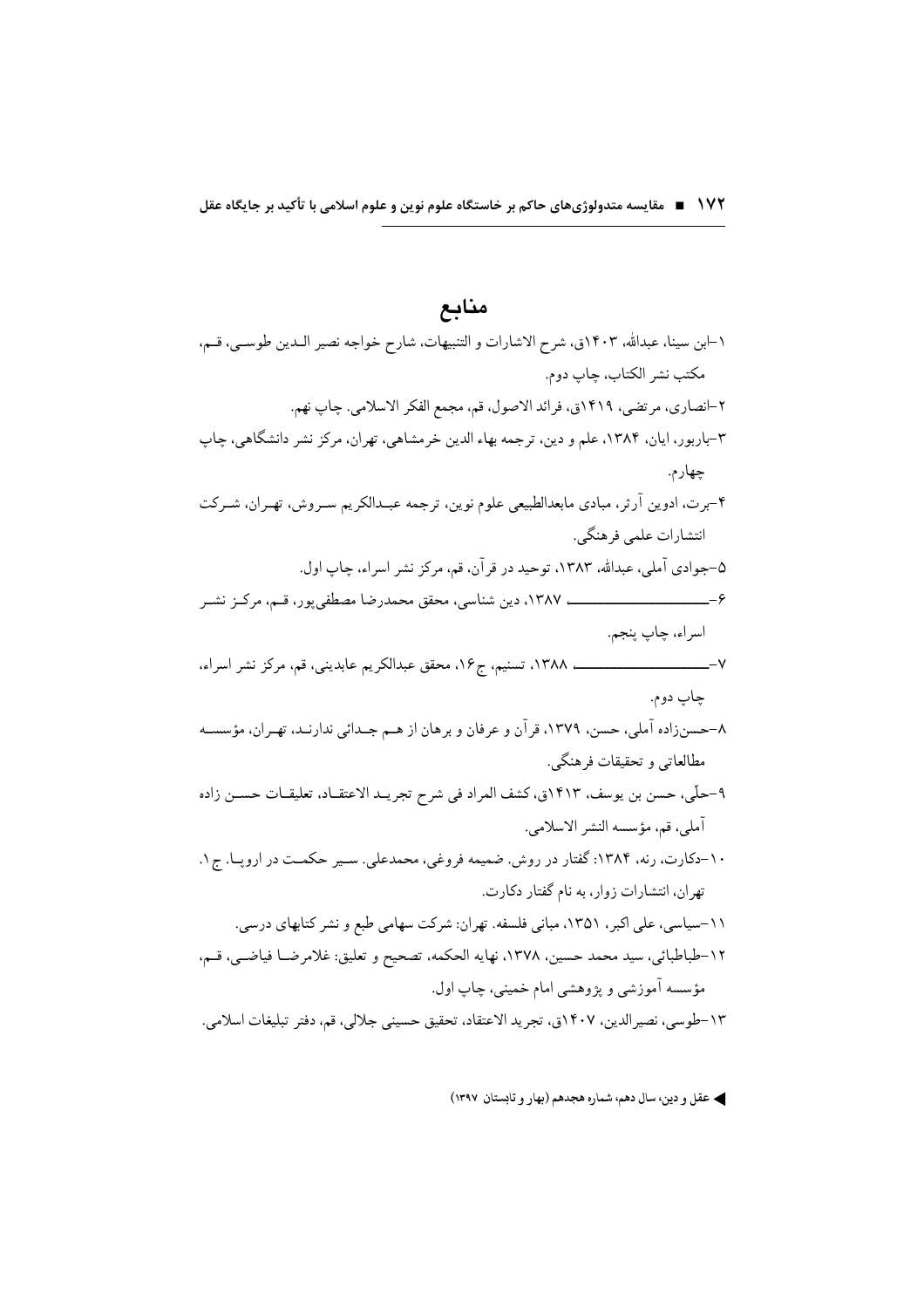26-Kai, Nielsen, Raziel, Abelson. 2006, "History of ethics" in Encyclopedia of Philosophy, vol3. Macmillan Reference USA, Second edition, p398.

- 27-Sugarman, Jeremy, and Sulmasy, Daniel, P. 2010, "Methods in Medical ethics" Georgetown University Press, Second edition.
- 28-Wilson, A. N. 1999, God's Funeral: The Decline of Faith in Western Civilization. W. W. Norton & Company, New York.